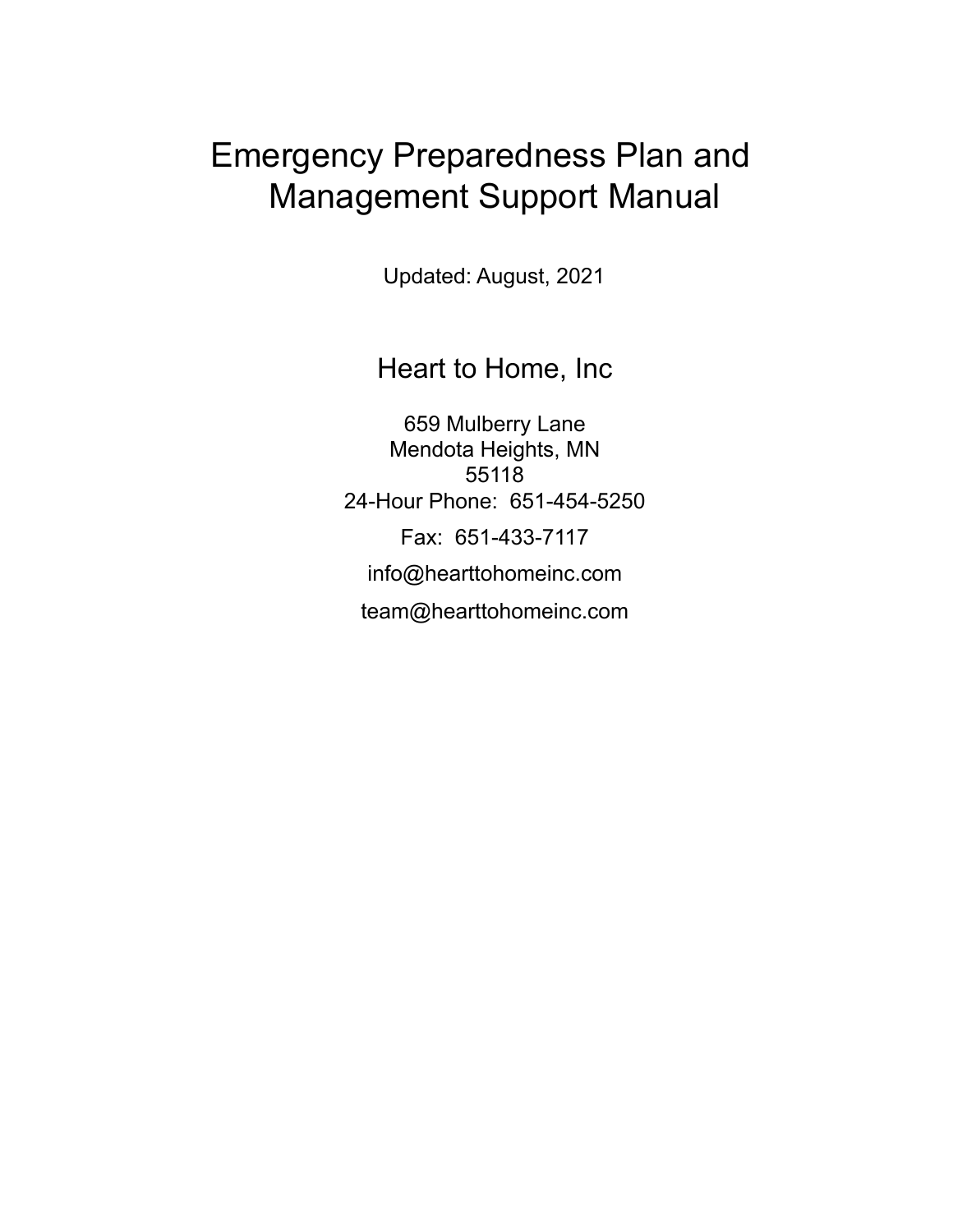# **Record of Changes**

The Emergency Management Support Manual has been modified as indicated:

| <b>Version Number</b> | Date of Last<br>Change | Summary                |
|-----------------------|------------------------|------------------------|
|                       | 08/01/2022             | Updated to New AL Laws |
|                       |                        |                        |
|                       |                        |                        |
|                       |                        |                        |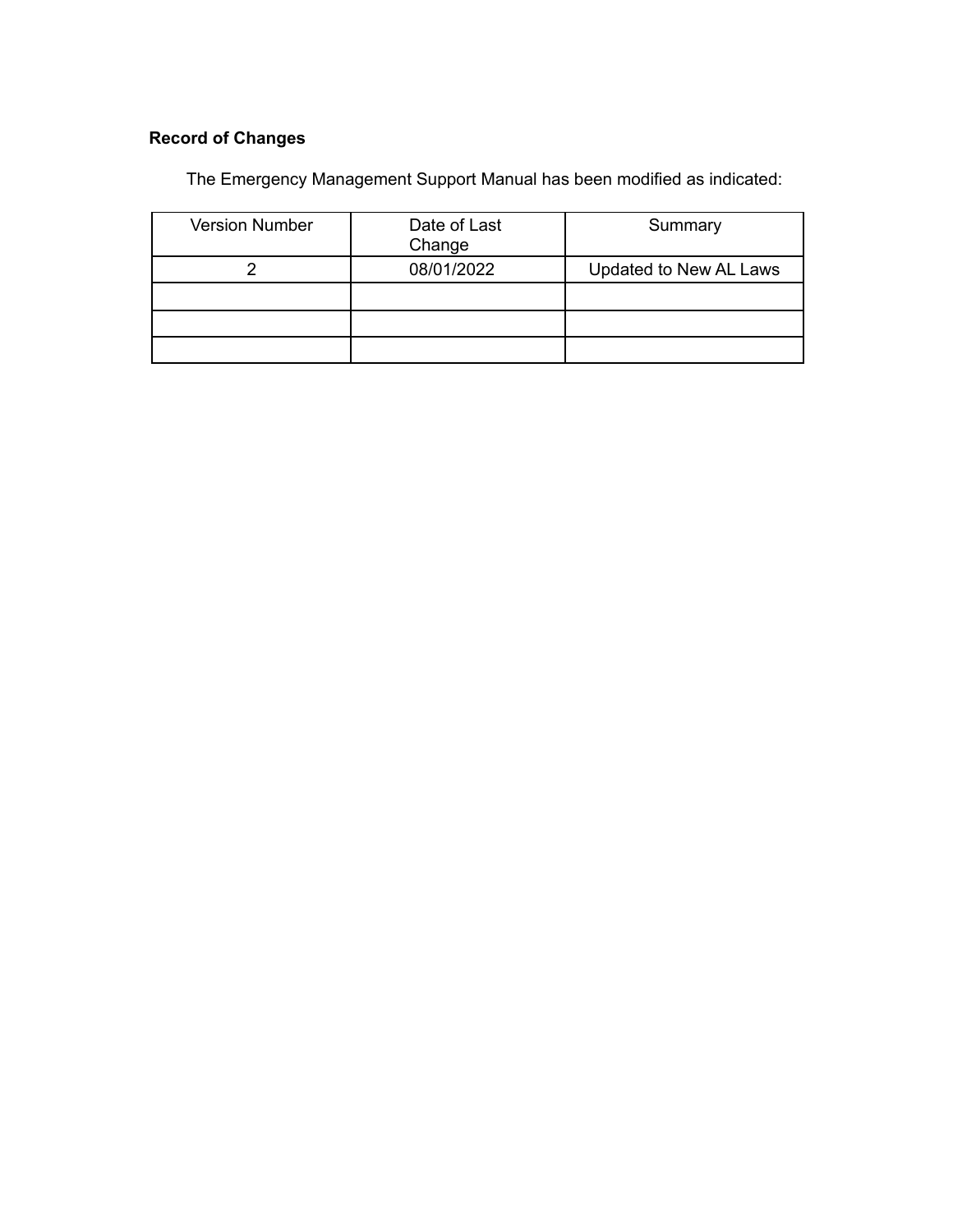The Emergency Management Support Manual is recognized and adopted as the all- hazards emergency operations plan for Heart to Home, Inc. located at addresses below.

Department Managers are responsible for developing, exercising, and updating their sections of the plan in collaboration with the Administrator who is responsible for overall planning. Some or all Department Managers, as designated by the Administrator and this plan, will serve on a core planning team.

Heart to Home will provide initial and periodic training opportunities to support the core planning team in contributing to the emergency operations plan.

### **FACILITY PROFILE FOR EMERGENCY PREPAREDNESS PLANNING**

Facility Name: Heart to Home, Inc.

Facility Type: Assisted Living with Dementia Care

#### **Mailing Addresses:**

Mendota Manor: 659 Mulberry Road Mendota Heights, MN 55118

Mendakota Manor: 2351 Pagel Road Mendota Heights, MN 55120

Hilltop Manor: 595 Mendota Mendota Heights 55118

Lake Manor: 2370 Rogers Ave Mendota Heights 55120

Primary contact person able to discuss emergency plans:

Name: Josh Cesaro-Moxley, LALD, Administrator

Phone: 651-485-8738

Email: josh@hearttohomeinc.com

Back up contact person #1 able to discuss emergency plans:

Name: Misty Burnette, Clinical Nurse Supervisor

Phone: 651-888-1335 Personal Cell 507-430-2620

Email: misty@hearttohomeinc.com

Back up contact person #2 able to discuss emergency plans: Name: Angie Burnette, Operations Manager, Covid-19 Safety Coordinator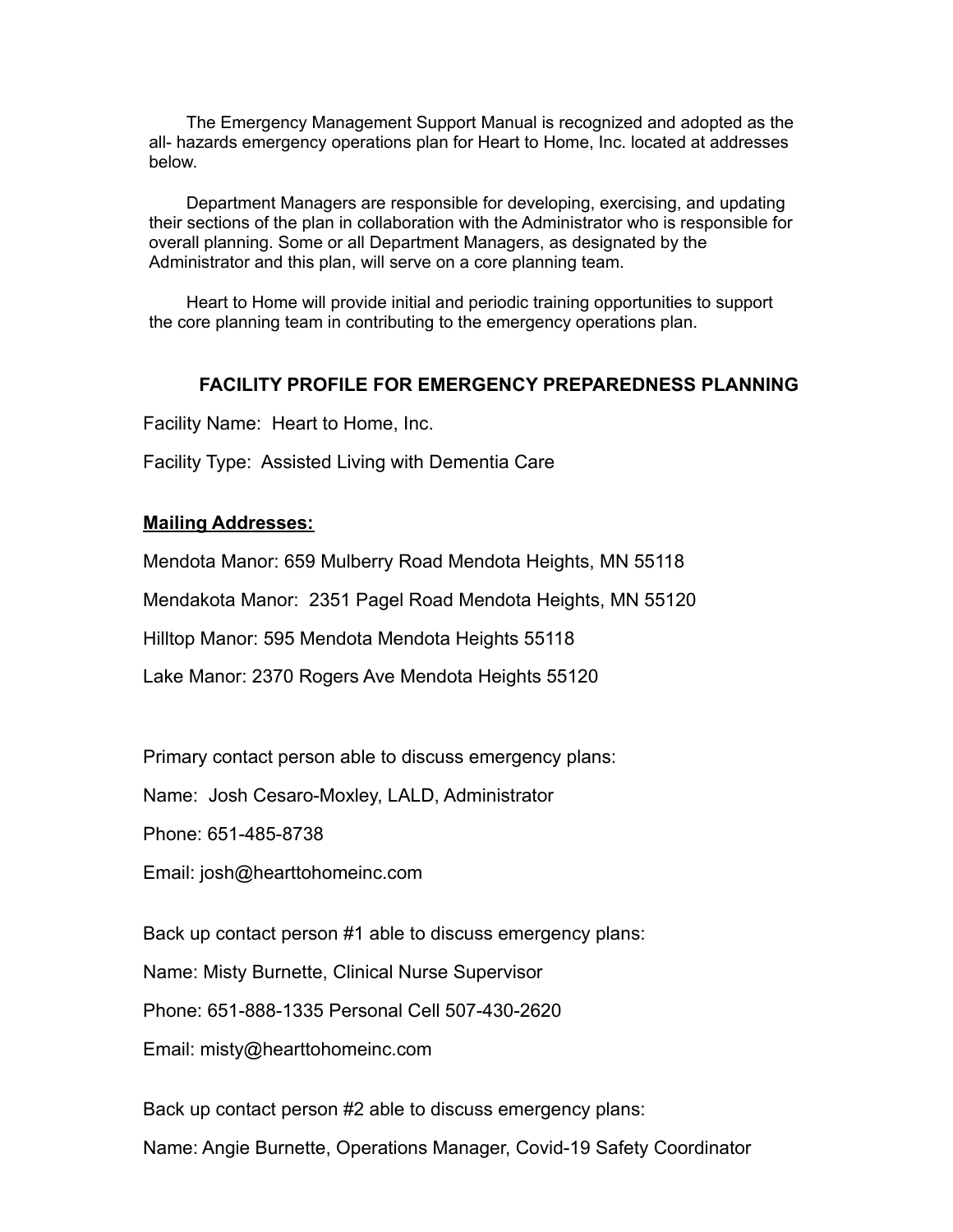Phone: 651-888-0573 Personal Cell 507-430-4993

Email: angie@hearttohomeinc.com

Back up contact person #3 able to discuss emergency plans:

Name: Nick Cesaro-Moxley, Owner/Environmental Manager

Phone: 651-387-0840

Email: ncmoxley@gmail.com

Does the facility care for or have the ability to care for special populations, for example, residents on ventilators, dialysis, with dementia, mobility impairments, etc? If YES, please list the special populations.

 $X$  Yes  $N$ o

Special Populations this facility has capacity to care for:

Alzheimer's, Dementia, Hospice, Frail Elderly

Average number of residents in the facility at any one time:

6-7 Per Location

Surge Capacity: Please indicate the maximum number of residents which could be accommodated:

12 per location

SECTION II: SETTING THE CONTEXT FOR EMERGENCY PREPAREDNESS PLANNING

Approximate number of staff (full time equivalents): 15

Does your facility have a backup generator?  $\angle$  Yes  $\underline{X}$  No

If NO, is your facility wired to receive a backup generator?  $\underline{X}$  Yes  $\underline{\hspace{1cm}}$  No

Facility's Food Supplies Vendor/Contractor(s):

Name: Wal-Mart

Address: West St Paul, MN

Phone: Phone: (651) 453-0343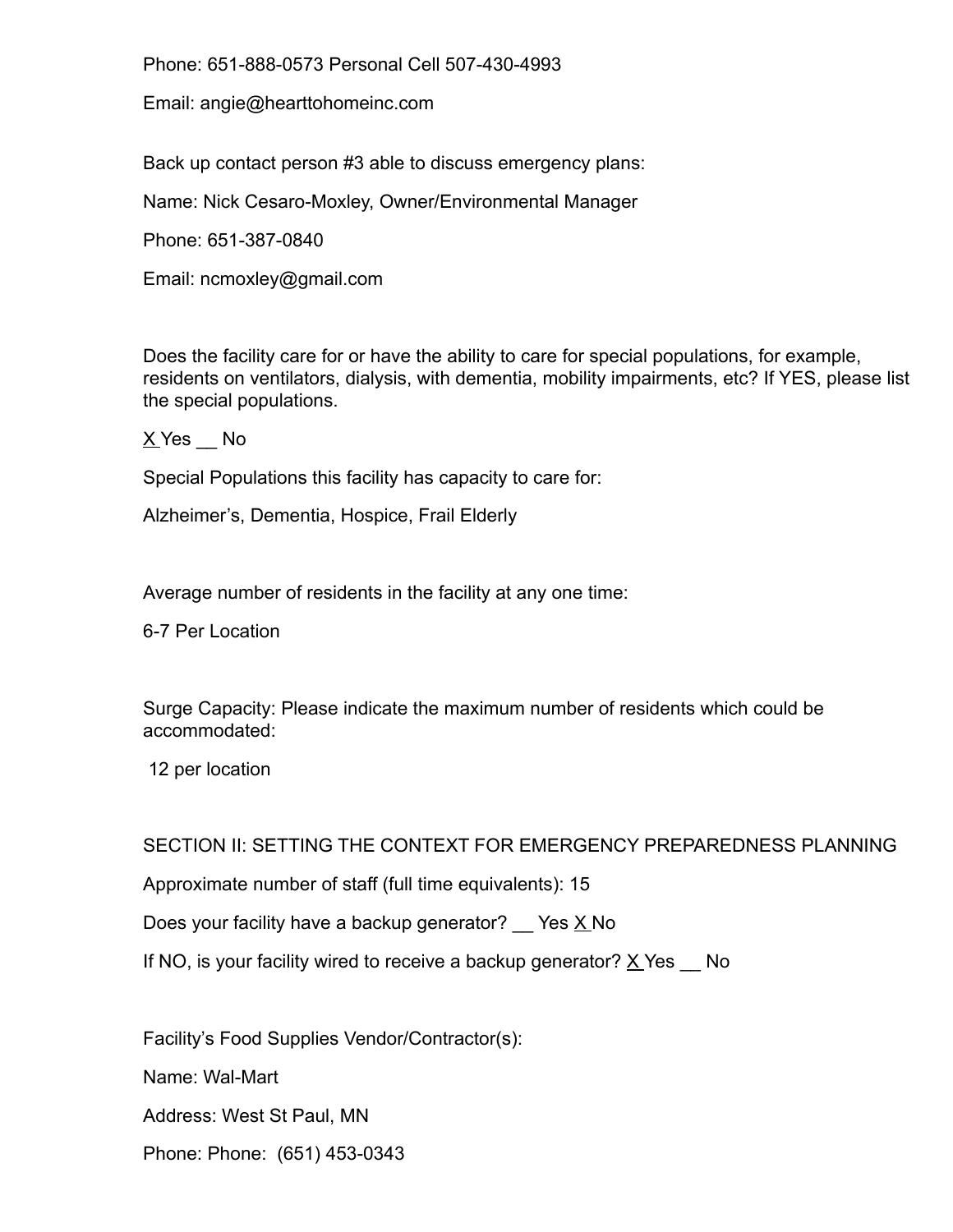Facility's Pharmacy/Medical Supplies Vendor/Contractor(s):

Name: Name: Merwin LTC Pharmacy

Address: 1811 Old Hwy 8 NW B, St. Paul MN 55112

Phone: (651) 639-0608

Facility's Transportation Contractor(s):

Name: TLC Special Transportation

Address: 900 W 128th St # 107, Burnsville, MN 55337

Phone: (952) 882-0535

In the event of a disaster or emergency, these 5 employees will get to the facility as soon as possible:

### **Hilltop Manor**

1. Name: Misty Burnette, RN

Phone number: (651) 888 -1335 or (507) 430-2620

2. Name: Angie Burnette

Phone number: (651) 888-0573 or (507) 430-4993

### **Mendota Manor**

1. Name: Susan Heutmaker

Phone number: (651) 888-9364 or (507) 301-8676

### **Mendakota Manor**

1. Name: Josh Cesaro-Moxley

Phone number: (651) 485-8738

### **Lake Manor**

- 1. Name: Nick Cesaro-Moxley
- Phone number (651) 387-0840

House Managers will be delegated to a specific house as needed.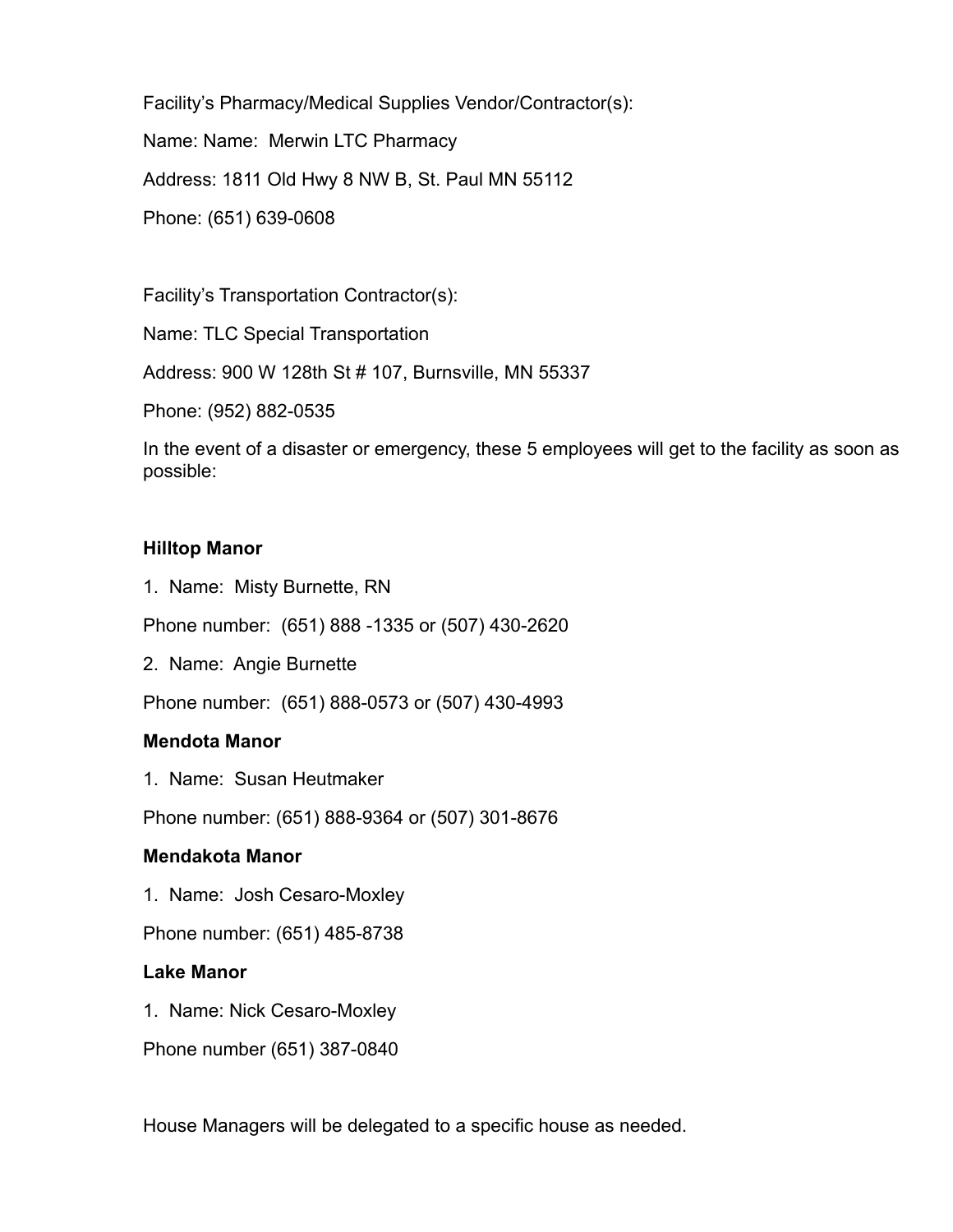Please list all other employees and their phone numbers in the space provided. Following the initial contact of the 5 designated employees, the next step is to make all employees aware of the emergency and to find a time in which they can safely get in to work to relieve initial responders if possible:

See Employee Contact List on Rtasks

There should be a 5-7 day of supply of nonperishable food and water in order to provide residents and employees with adequate supply during an emergency. The amount needed will fluctuate depending on the number of residents at each time, but should always accommodate at least 10 people.

There should be a week's supply of all medications for residents in the houses. This includes daily medications, any insulin needed, oxygen tanks, and PRN medications.

Prepare an Emergency Supply Kit. Included in this kit should be:

- X\_ Flashlights
- X<sub>\_</sub> Extra batteries
- $X$  First aid kit
- $X$  Battery powered radio
- X\_ Extra blankets

City Contact Numbers:

Mendota Heights City Hall

651-452-1850

Mike Aschenbrener, Police Chief

651-452-1366

Dakota County Public Health

651-437-3191

White Pine Assisted Living and Memory Care

651-788-7010

Southview Acres Nursing Home

651-451-1821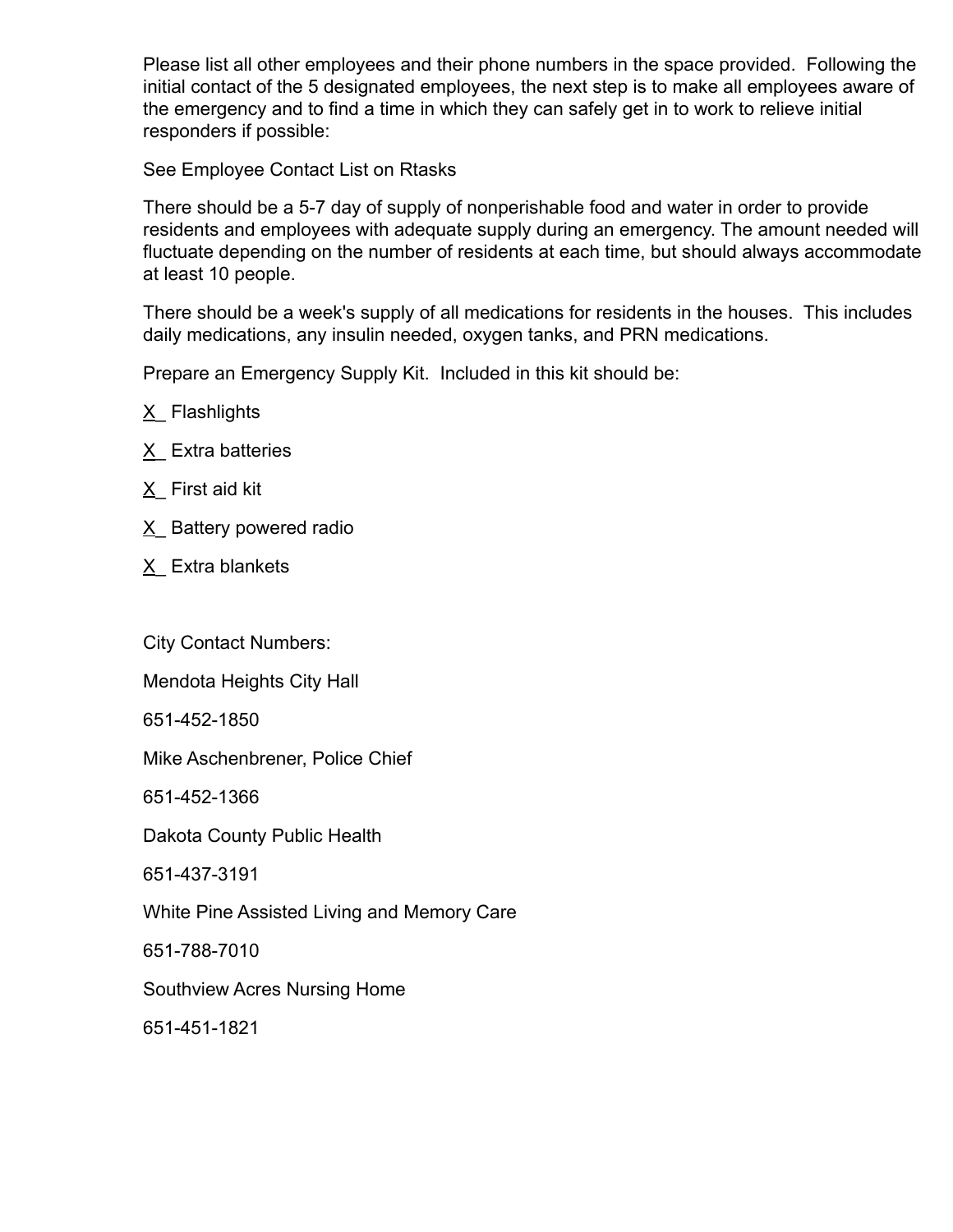Please indicate the types of emergency planning your facility has completed (check all that apply):

X\_ Establishing Chain of Command and Roles for Emergencies

- X\_ Setting Up Redundant Communications Systems
- X Back-up Staffing Plan for Emergencies
- X\_ Planning for Sheltering in Place

 $X$  Adequate food and water supply has been established and rechecked this month

\_\_ Backup generator has been tested and is ready for use; 5-7 day supply of fuel is ready for generator

 $X$  Backup food and water supply has been checked

 $X$  All residents have a week supply of backup medications and necessary equipment such as oxygen tanks, insulin needles, etc.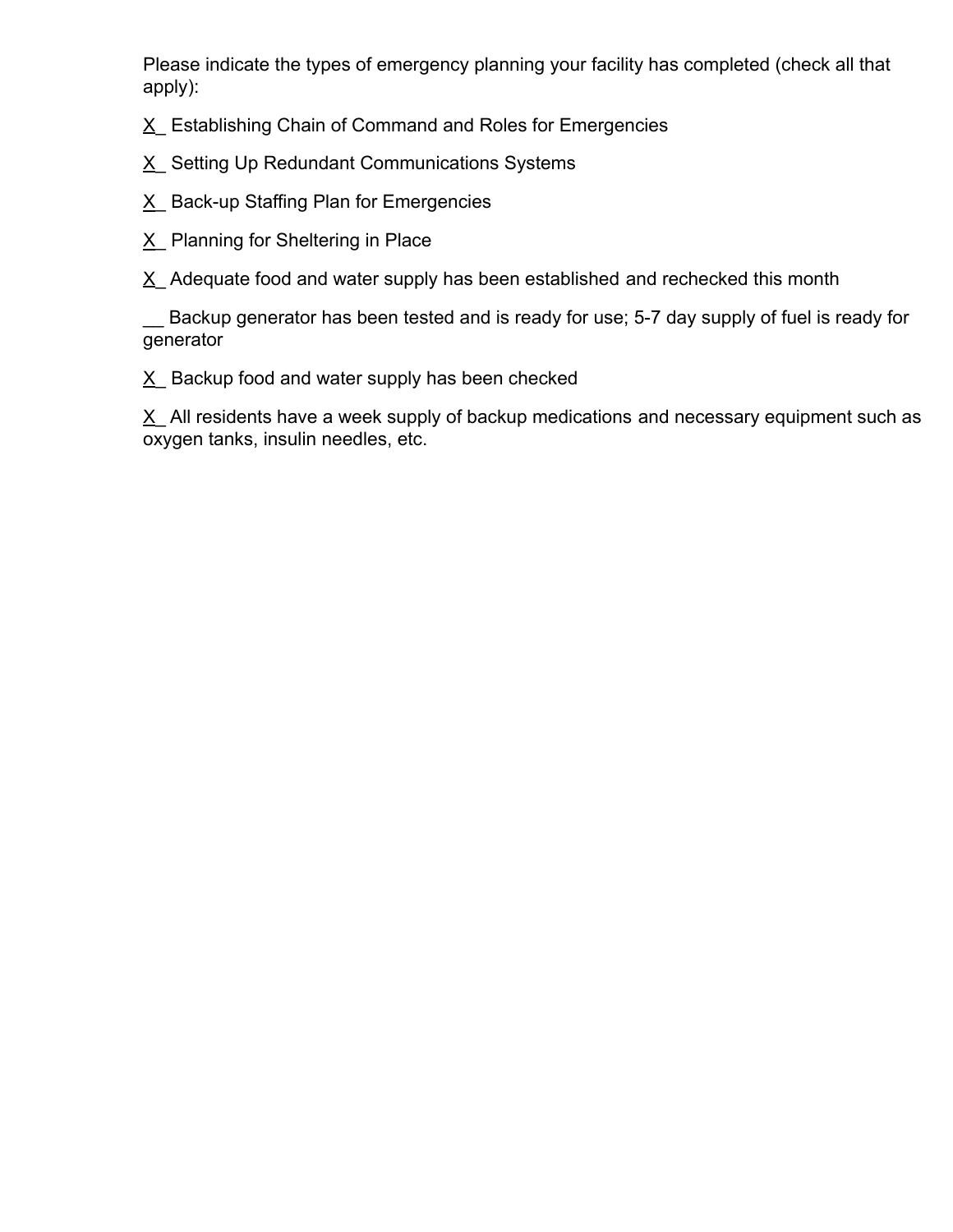# **Record of Distribution**

| Name of Person<br>Receiving EOP | <b>Title</b>                                         | Date       | Initialed<br>(or<br>reference<br>other evidence<br>Ωf<br>receipt) |
|---------------------------------|------------------------------------------------------|------------|-------------------------------------------------------------------|
| Josh Cesaro- Moxley             | Owner/LALD                                           | 08/01/2021 | Google Drive                                                      |
| <b>Nick Cesaro-Moxley</b>       | Owner/Environmental<br>Manager                       | 08/01/2021 | Google Drive                                                      |
| Paulette Vrem                   | Owner/Director of<br>Nursing                         | 08/01/2021 | Google Drive                                                      |
| <b>Misty Burnette</b>           | <b>Clinical Nurse</b><br>Supervisor                  | 08/01/2021 | Google Drive                                                      |
| Angie Burnette                  | Operations<br>Manager/Covid-19<br>Safety Coordinator | 08/01/2021 | <b>Google Drive</b>                                               |
| Susan Heutmaker                 | Scheduling<br>Manager/Activity<br>Coordinator        | 08/01/2021 | Google Drive                                                      |
| Rane Washington                 | Mendakota Manor<br>House Manager                     | 08/01/2021 | Google Drive                                                      |
| <b>Ashley Linsten</b>           | <b>Mendota Manor House</b><br>Manager                | 08/01/2021 | Google Drive                                                      |
| Minellie Ayala                  | <b>Hilltop Manor House</b><br>Manager                | 08/01/2021 | Google Drive                                                      |
| <b>Abbey Nelson</b>             | <b>Lake Manor House</b><br>Manager                   | 08/01/2021 | Google Drive                                                      |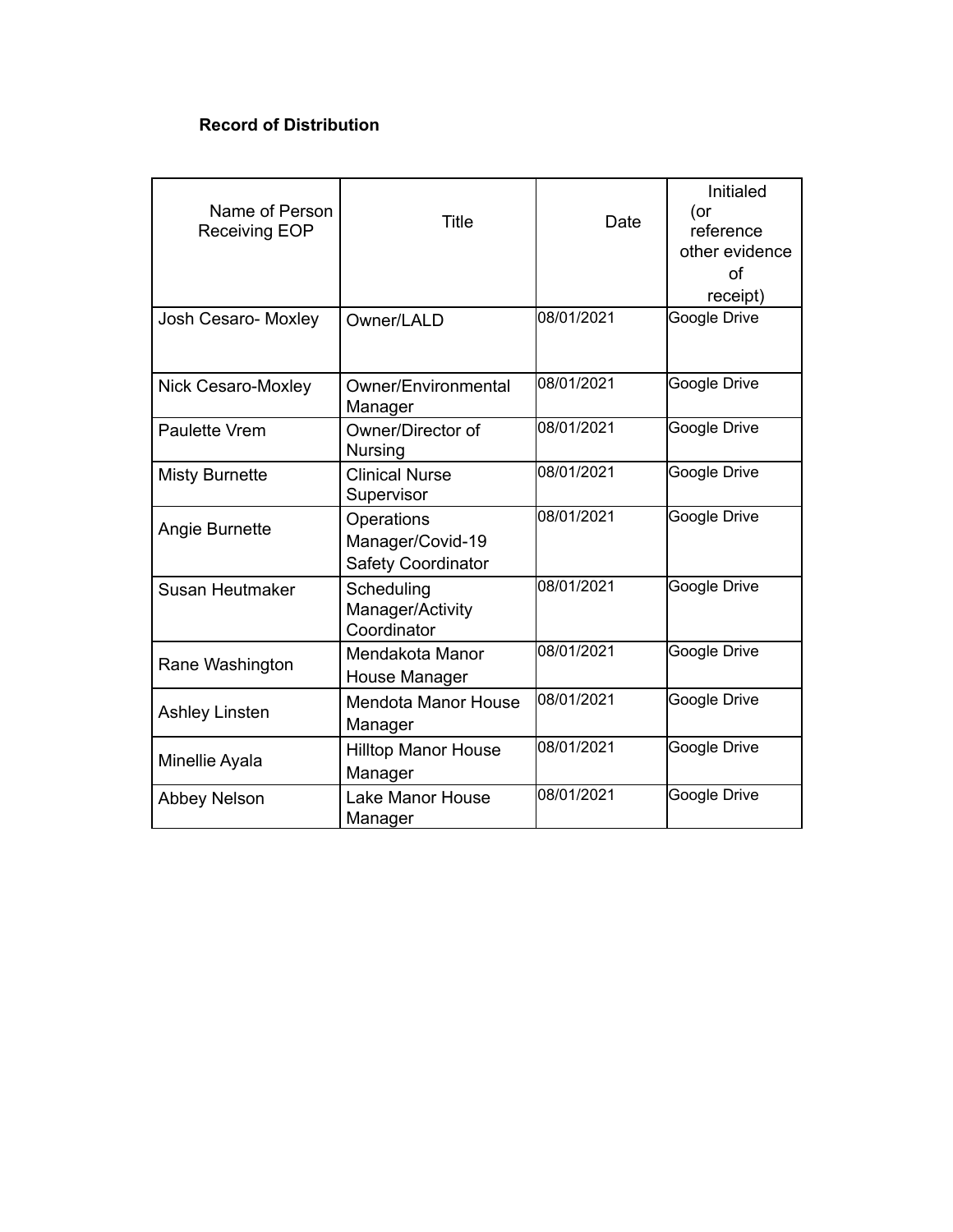#### **Purpose**

The purpose of the Emergency Preparedness Plan and Management Support Manual is to improve the capability of Heart to Home, Inc. to detect, respond to, recover from, and mitigate the negative outcomes of threats and emergencies. The Emergency Preparedness Plan and Management Support Manual will support Heart to Home, Inc. in compliance with [state statutes, administrative rules] and the mission of the organization. Roles and procedures are described and give direction for training.

This emergency operations plan consists of a basic plan, functional annexes, and hazard-specific annexes. Emergency Preparedness Plan and Management Support Manual was developed through a core planning team of department heads in coordination with the Administrator.

#### **Scope**

The Administrator or trained designee is authorized to activate and deactivate the emergency operations plan.

#### **Situation Overview**

Heart to Home, Inc. provides senior living care and services to 26 residents at 4 locations all in Mendota Heights, MN. The residents require assistance with their activities of daily living, medication management, and administrative assistance with receiving medical services. Certain residents are vulnerable to cognitive impairment when routines or health care services are disrupted.

Heart to Home, Inc. provides all meals and snacks for residents in a comfortable environment that helps maintain their compromised, but stable, health status. Most residents do not drive and are transportation dependent. Some residents use assistive devices to support ambulation.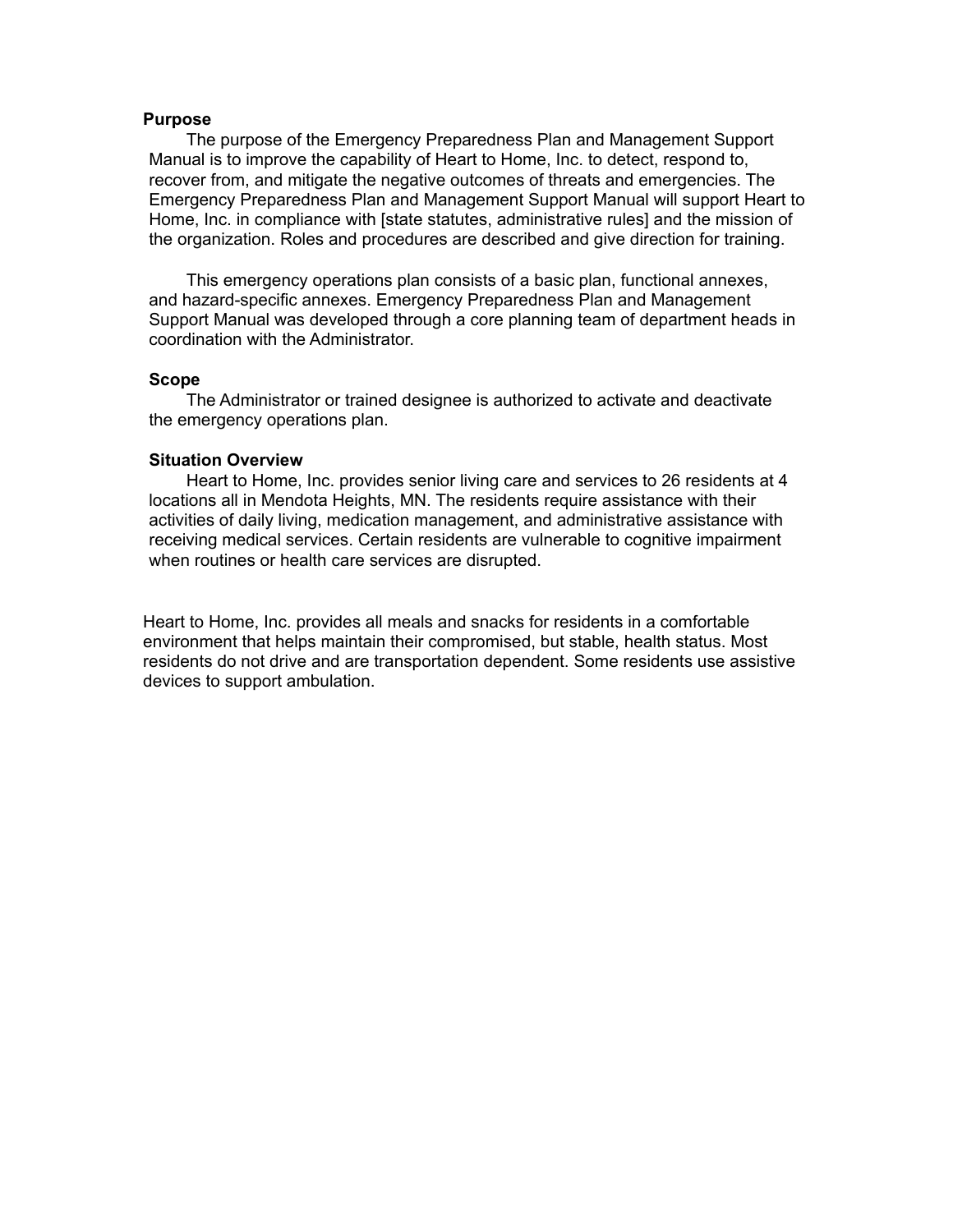#### **Planning Assumptions**

The planning team has outlined certain assumptions about conditions that will affect operations before, during, and after an incident.

- 1. Arrangements with regular vendors who supply food, water, medicine, etc. may be disrupted
- 2. Residents, their family members, and staff will be stressed and worried about the status of the community and their loved ones.
- 3. In the absence of a government-issued mandatory evacuation, evacuation decision making will still need to occur leading up to and/or after an incident.
- 4. The community will rely on the expertise and capabilities of local and, when appropriate, state government to help prepare for, respond to, and recover from incidents of community wide public health significance.
- 5. Assisted living community evacuation and sheltering decision making will rely upon county and regional information, transportation, and the best available options at the time.
- 6. The assisted living community will likely experience a disruption in utilities, including electrical services and water, for an extended period of time.
- 7. Facilities with whom the assisted living community has a mutual aid agreement may also be negatively impacted not be able to serve as a host receiving community.
- 8. The delivery of contracted transportation services may be compromised depending upon heavy demand, impact of the emergency on the transportation provider, and condition of the roads.
- 9. Staff and their family members will also be affected by the emergency and this may reduce the number of staff persons available to provide care and services to the residents. Schools may be closed.
- 10. Hospitals will likely experience increased demand for services along with a disruption in their supplies which may affect treatments and admissions.
- 11. Hospitals or nursing homes may wish to move more stable patients or residents to the assisted living community in order to make room for a higher acuity population impacted by the incident.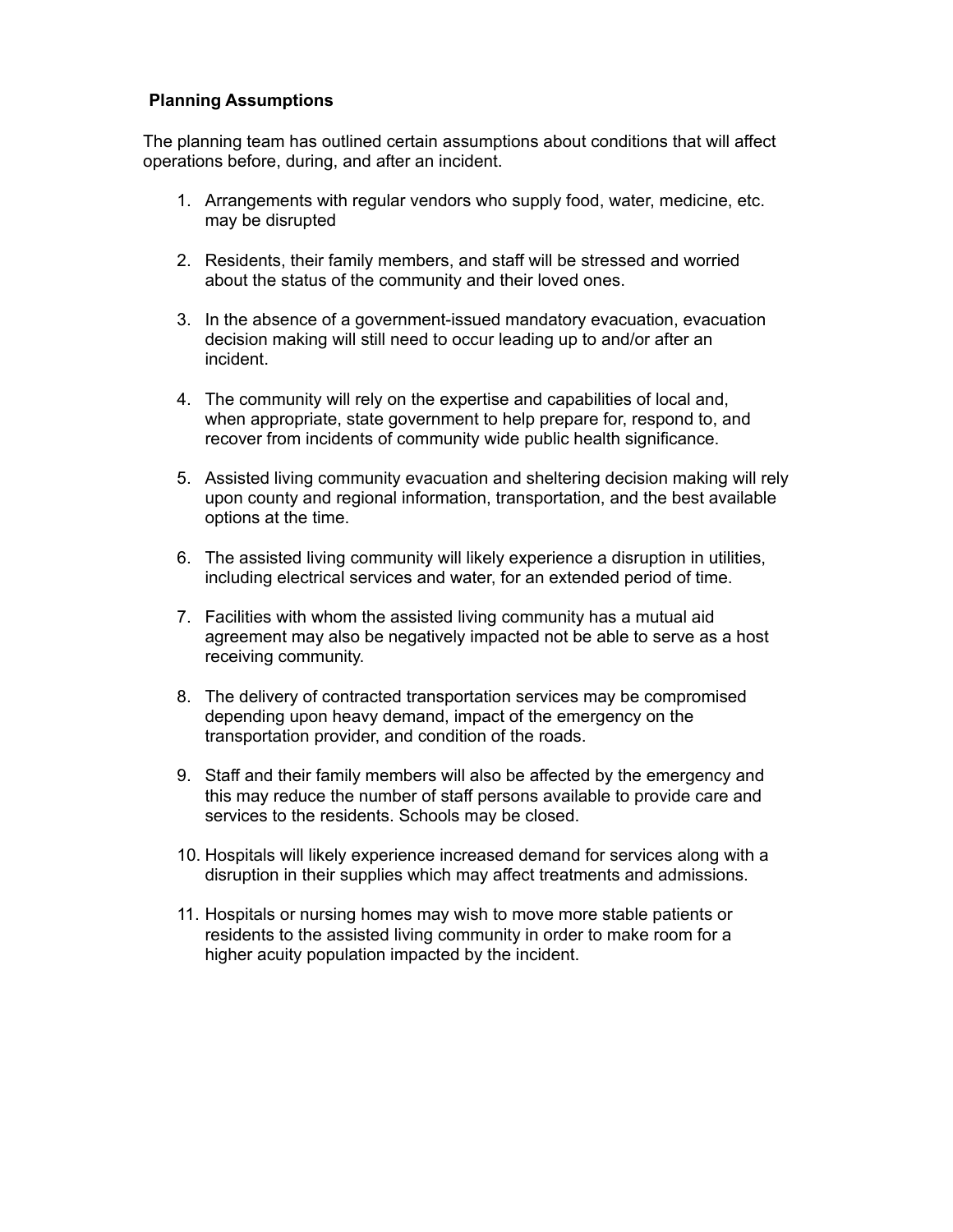#### **Concept of Operations**

The Licensed Assisted Living Director, Clinical Nurse Supervisor and the Operations Manager are authorized to activate Heart to Home's emergency operations plan.

The Administrator or their alternate may receive an emergency warning or alert during non-routine hours and weekends or holidays. The warning or alert may come to the Executive Director or their alternate from a source external to the community, their own judgment of an emerging situation, or from staff, residents, or family members within the community. The Administrator may consult with members of the Incident Management Team prior to initiating the emergency operations plan. When the emergency operations plan is initiated, Heart to Home will adopt an incident command system structure aligned with the National Incident Management System. See *The Incident Management Team Organizational Chart.*

Predetermined key staff (Incident Command and Command Officers) will convene initially in person at Heart to Home's main office or by phone, depending on circumstances and accessibility, assume incident command system roles, receive the primary mission statement, and their associated assignments. If the nature of the incident demands immediate community-wide decision making (such as evacuation), this will occur or be communicated during the initial briefing. Off-duty staff members not part of the advance team will stand by for further instructions that may indicate a change in their normal reporting activities.

After the initial incident management team briefing, the Incident Commander contacts:

- Owners (if not already contacted)
- the county emergency management office
- the area licensing/survey agency
- ...with a status report, immediate needs, anticipated needs, and expected next steps.

Members of the incident management team will communicate and direct the mission for the operational period and determine the status of the operations for the purpose of reporting back at the next scheduled briefing. As indicated by the nature of the emergency, information related to the emergency incident will be obtained from authoritative sources such as the local county emergency management office, National Weather Service, and/or the State Division of Emergency Management website.

For the first 24 hours, command and general staff of the incident management team will meet at 2 hour intervals to report and receive updates. The Incident Commander will modify this 2 hour operational period as appropriate. The Incident Command Post will be established in the main office located at Mendota Manor. NHICS Form 201: *Incident Briefing and Operational Log* which will be utilized at the initial briefing to focus priorities.

The Incident Commander will signify when the organization returns to normal operations and briefings conclude.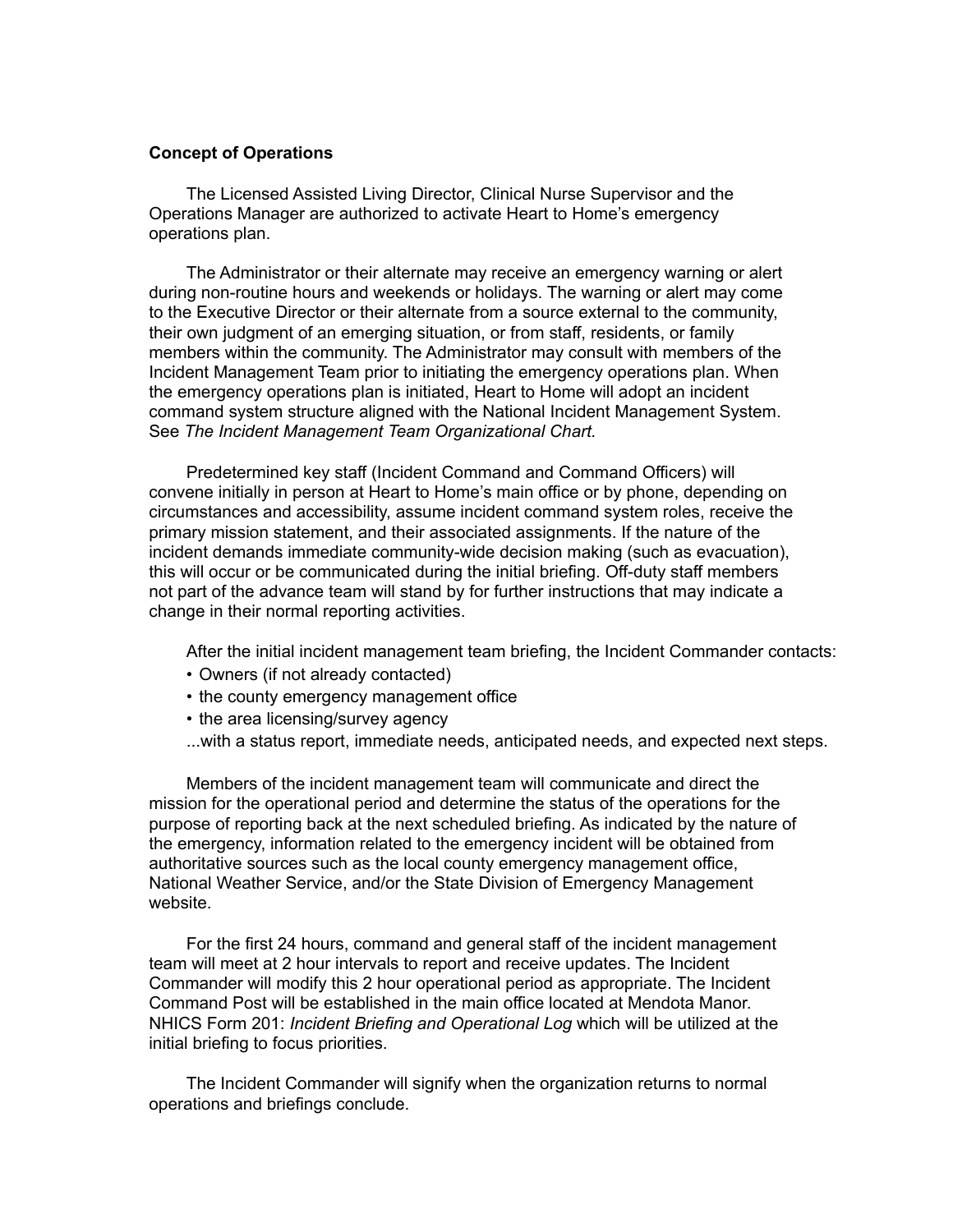# **The Incident Management Team Organizational Chart**

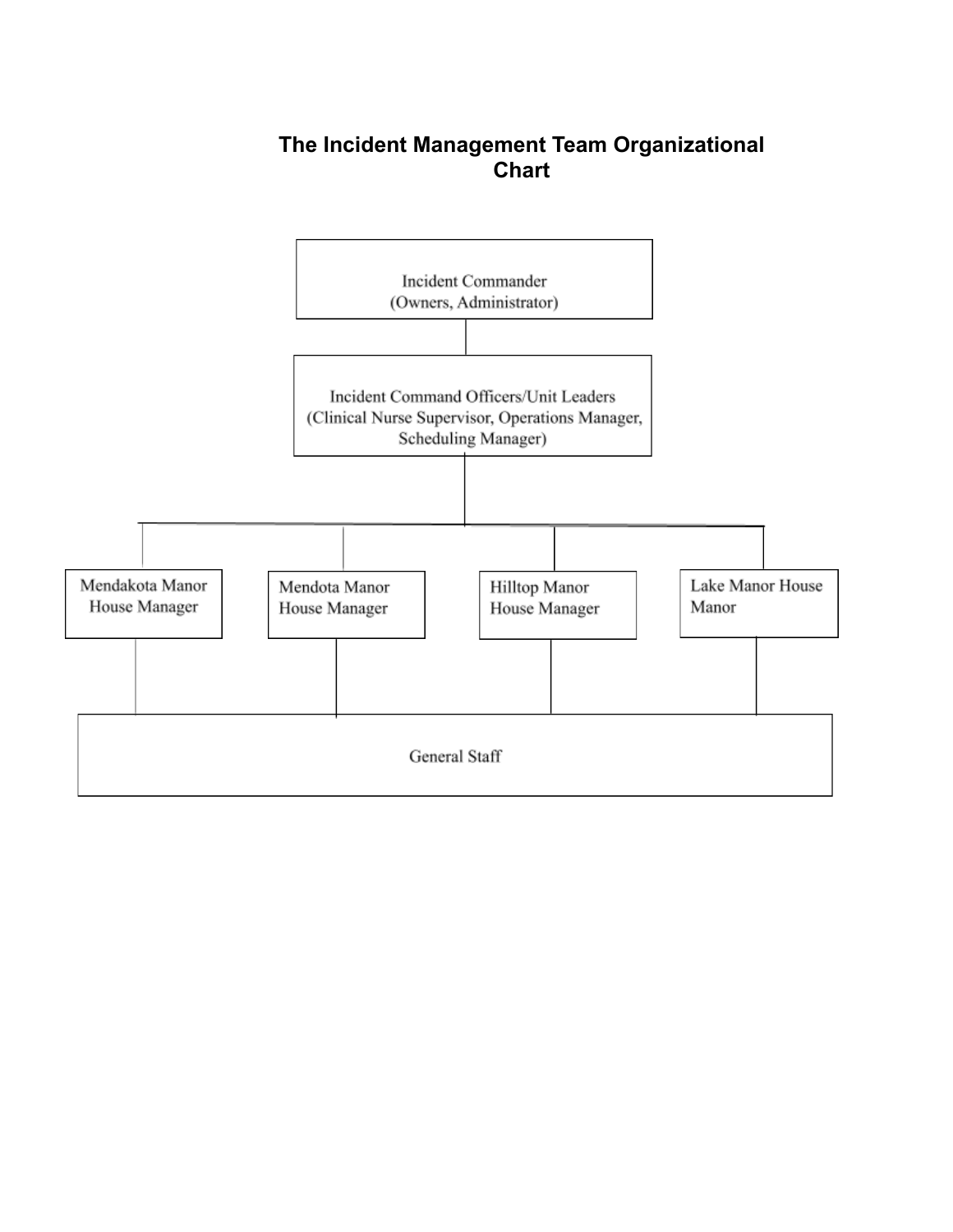| Name                                                       | Responsibility                                                                                                                                                                                                                                                                                    | Employee<br><b>Title</b><br>(routine<br>operations) | Incident<br>Management<br><b>Team Role</b>                   |
|------------------------------------------------------------|---------------------------------------------------------------------------------------------------------------------------------------------------------------------------------------------------------------------------------------------------------------------------------------------------|-----------------------------------------------------|--------------------------------------------------------------|
| Josh<br>Cesaro-Moxley<br><b>Cell Phone</b>                 | Activate EOP and initiate first<br>briefing and subsequent<br>schedule<br>Contact insurance company,<br>verifying policy claim procedures<br>Assess payroll and cash on hand<br>Serve as primary contact<br>Assess readiness for evacuation<br>and coordinate with destination                    | Owner/LALD                                          | Incident<br>Command                                          |
| Alt. Nick Cesaro-Moxley<br>Cell Phone                      | facilities.                                                                                                                                                                                                                                                                                       |                                                     |                                                              |
| <b>Others: Misty</b><br><b>Burnettte</b>                   |                                                                                                                                                                                                                                                                                                   |                                                     |                                                              |
| Angie Burnette<br><b>Nick</b><br>Ceasro-Moxley             | Oversee and maintain physical<br>plant security and condition                                                                                                                                                                                                                                     |                                                     |                                                              |
| <b>Misty Burnette</b><br>Alt. Lisa Jones, Paulette<br>Vrem | Manage admissions and<br>discharges<br>Oversee medication records,<br>medications, resident safety,<br>maintenance of health, and<br>mental wellbeing<br>Monitor pharmaceutical<br>inventory and communicate<br>needs<br>Communicate with resident<br>population and oversee general<br>wellbeing | <b>Clinical Nurse</b><br>Supervisor                 | Incident<br>Command<br>Officer/Medical<br><b>Unit Leader</b> |

# **Organization Chart and Assignment of Key Responsibilities**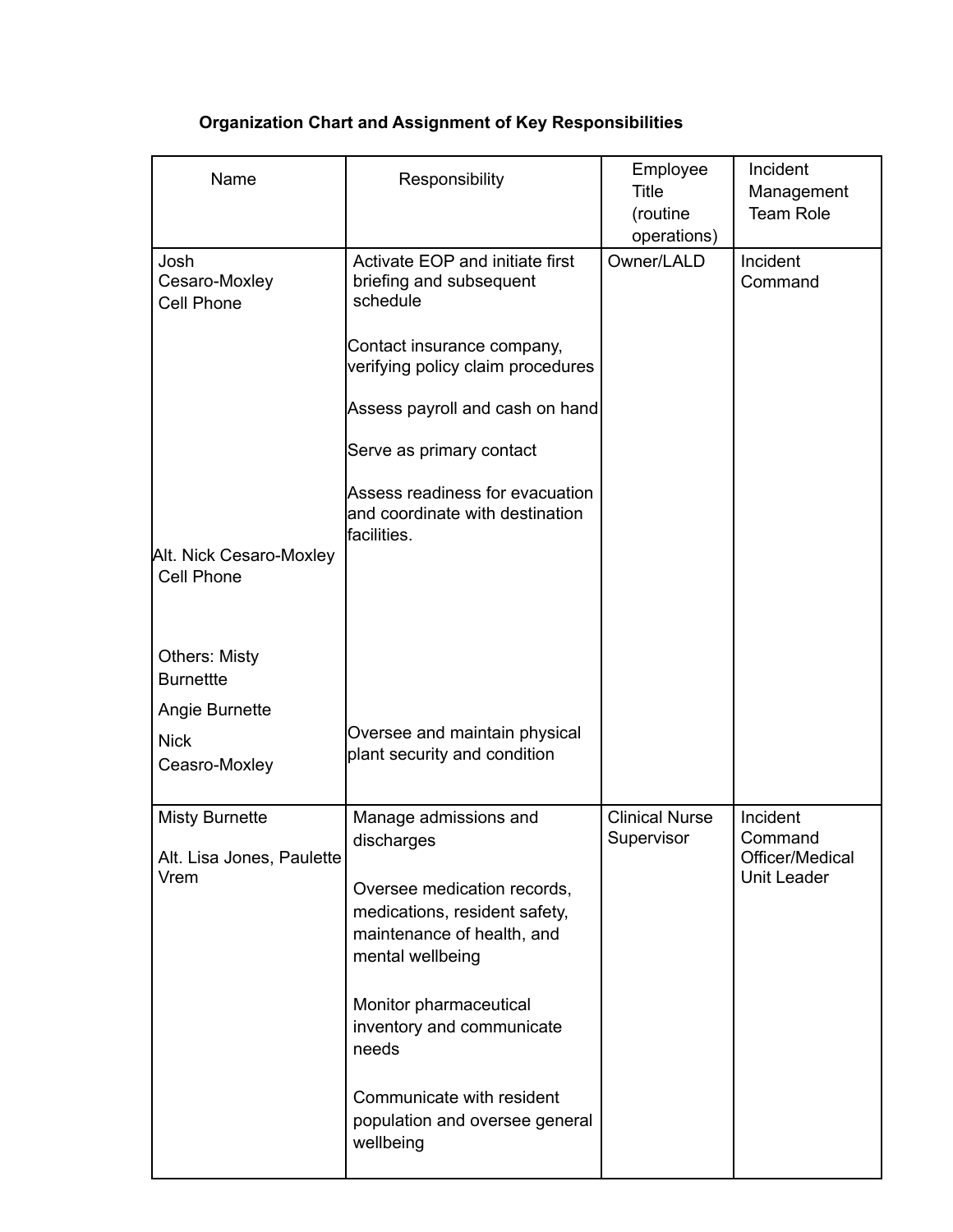|                 | Develop and oversee delivery<br>of messages for residents, and<br>family members.                                                                                                                                                                                                                                                                                                                                                                                               |                       |                                                                                                                                        |
|-----------------|---------------------------------------------------------------------------------------------------------------------------------------------------------------------------------------------------------------------------------------------------------------------------------------------------------------------------------------------------------------------------------------------------------------------------------------------------------------------------------|-----------------------|----------------------------------------------------------------------------------------------------------------------------------------|
| Angie Burnette  | Evaluate current status and<br>anticipated interruptions of<br>communications or<br>access to medical records,<br>including cell phone,<br>landlines, and computers.<br>Oversee inventory of food<br>and water stores for<br>residents and staff<br>Supervise inventories and<br>communicate with vendors<br>Develop and oversee<br>delivery of messages for<br>staff and volunteers.<br>Assess readiness for<br>evacuation and coordinate<br>with transportation<br>companies. | Operations<br>Manager | Incident<br>Command<br>Officer/Operations<br>Unit<br>Leader/Emergenc<br>y Operations<br>Coordinator/Covid<br>-19 Safety<br>Coordinator |
| Susan Heutmaker | Assess and establish staffing<br>schedule for next 72 hour period                                                                                                                                                                                                                                                                                                                                                                                                               | Scheduling<br>Manager | Incident<br>Command<br>Officer/Scheduli<br>ng Unit Leader                                                                              |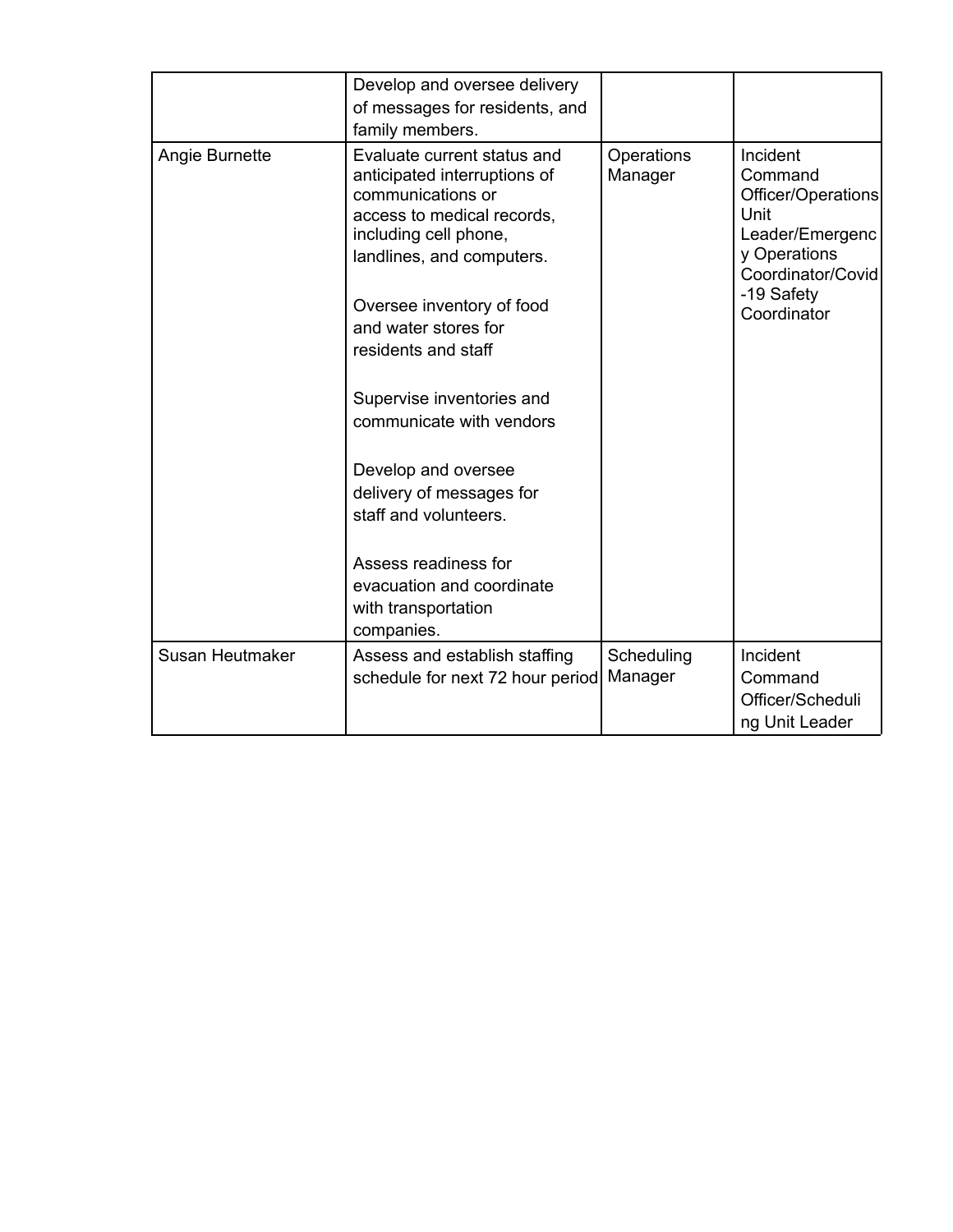#### **Direction, Control, and Coordination**

Josh Cesaro-Moxley, serving as Incident Commander, has overall control of Heart to Home's response assets. Working with Misty Burnette, serving as the Incident Command Officer/Medical Unit Leader, and Angie Burnette, serving as Incident Command Officer/Operations Unit Leader/Emergency Plan Coordinator, and Susan Heutmaker, serving as Incident Command Officer/Scheduling Unit Leader, the Executive Director will have authority over the direction of response assets.

When Josh Cesaro-Moxley is not serving as Incident Commander, one of the others in this section will be assigned the Incident Commander position and assume overall control of response assets.

The contents of this plan are consistent with the structure of FEMA's Traditional Functional Format laid out in the Comprehensive Preparedness Guide v. 2.0 and the Agency for HealthCare Administration's criteria for Comprehensive Emergency Management Plans for Assisted Living Facilities

#### **Information Collection, Analysis, and Dissemination**

This information will be available at the request of the Incident Commander or within the first operational period after activating the Emergency Operations Plan. It will be distributed to the Incident Management Team as appropriate position and activities indicate.

| <b>Information Needed</b>                                                                       | Source                           |
|-------------------------------------------------------------------------------------------------|----------------------------------|
| Current census number                                                                           | <b>Clinical Nurse Supervisor</b> |
| <b>Situational Awareness Resources</b>                                                          | <b>Operations Manager</b>        |
| Resident roster with Family<br>Member/Guardian contact information                              | <b>Clinical Nurse Supervisor</b> |
| Staff call-down list                                                                            | <b>Scheduling Manager</b>        |
| Available units or beds                                                                         | <b>Clinical Nurse Supervisor</b> |
| Vendor supply list with contact names,<br>phone numbers, and email, organized by<br>supply type | Attached to plan                 |
| Destination facilities contact name, phone<br>number, and email                                 | Administrator                    |
| Staffing schedule for next 8 hours                                                              | <b>Scheduling Manager</b>        |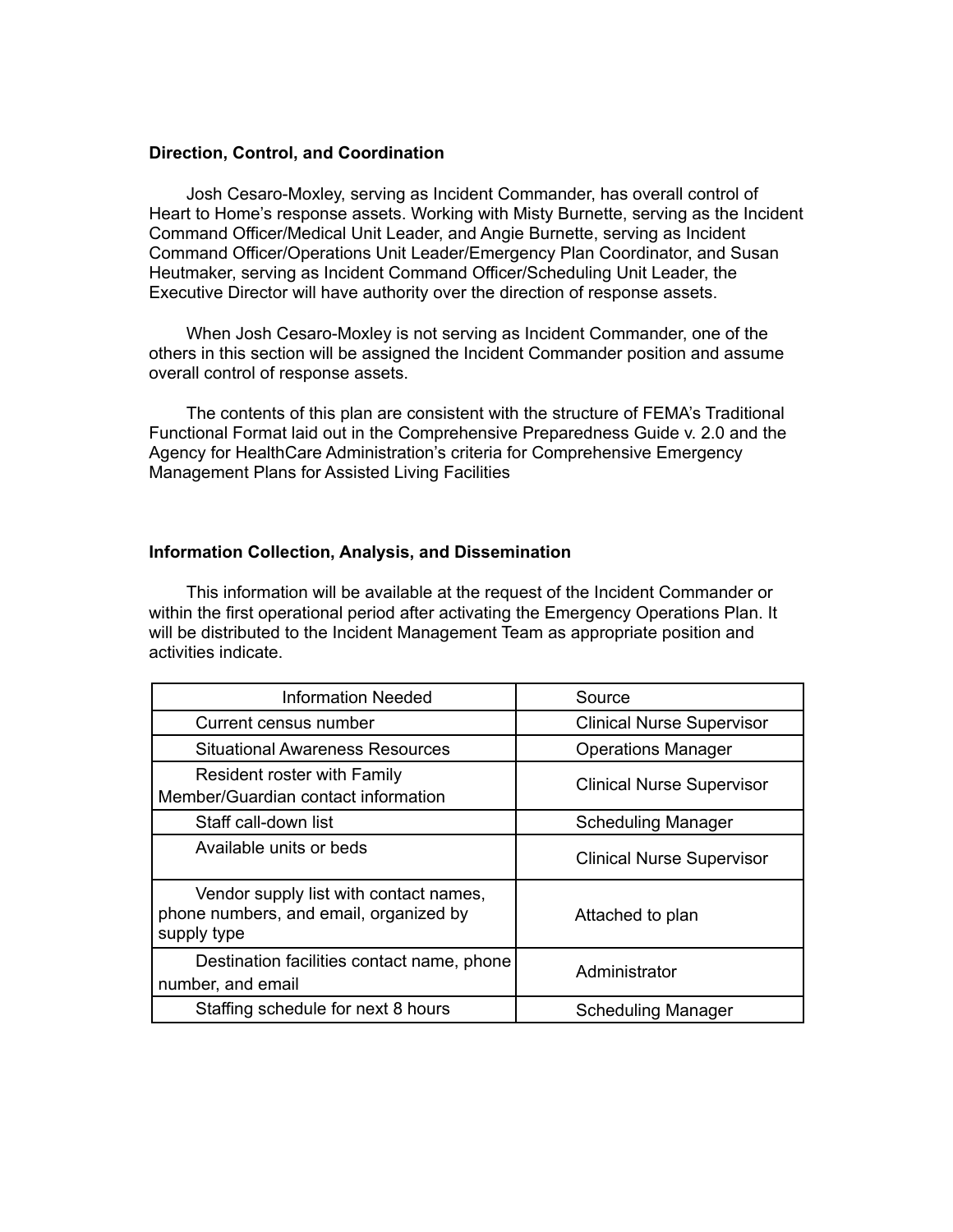#### **Communications**

Upon Emergency Operations Plan activation, the Incident Commander will contact members of the Incident Management Team as the level of the incident suggests based on the Incident Commander's judgment. This initial contact will result in initial status updates, immediate actions required including immediate communication requirements, and the time of the next (or first) group meeting of members of the Incident Management Team. The Incident Commander will also communicate initial reports to the Owners as soon as feasible.

During operational periods, members of the Incident Management Team will communicate with each other through normal, daily mechanisms as they are available. Additionally, the IMT will meet in person during briefings scheduled by Incident Command to provide and receive status reports, to review and revise actions for the next operational period, and to communicate anticipated needs.

Elements of information that need to be exchanged with external stakeholders include resident conditions, physical plant integrity, anticipated unmet needs, accurate incident reports (such as flooding information, weather trajectory, etc.) evacuation decision making, supply inventories, and staffing resources.

External stakeholders include the county emergency management office (responsible for overall response actions throughout the community), the area office licensing/survey agency (responsible for compliance with minimum service standards), police (if there are immediate security threats related to criminal activity), resident family members and/or responsible parties, mutual aid agreement participants, and vendors, including transportation suppliers.

Immediate and continuing messages will be prepared and shared at Incident Management Team briefings and disseminated to staff and residents.

A list of specific communication hardware include landlines, tablets, desktop computers, handheld radios, the community's FaceBook site, and company cell phones.

| <b>Communication Process for Key Contacts</b> |                        |                                     |  |
|-----------------------------------------------|------------------------|-------------------------------------|--|
| <b>Contact</b>                                | <b>Primary Method</b>  | <b>Contacted By</b>                 |  |
| <b>Residents</b>                              | In person              | <b>Clinical Nurse Supervisor or</b> |  |
|                                               |                        | House Manager                       |  |
| <b>Resident Representatives</b>               | Phone or Email         | <b>Clinical Nurse Supervisor</b>    |  |
| Physicians                                    | Phone or Online Portal | <b>Clinical Nurse Supervisor</b>    |  |
| Key Management Team                           | Phone or Email         | <b>LALD or Operations Manager</b>   |  |
| <b>Staff</b>                                  | <b>Rtasks or Sling</b> | Operations Manager or               |  |
|                                               |                        | <b>Scheduling Coordinator</b>       |  |
| <b>State or Federal Services</b>              | Phone                  | <b>LALD</b>                         |  |

#### **Communication Process for Key Contacts**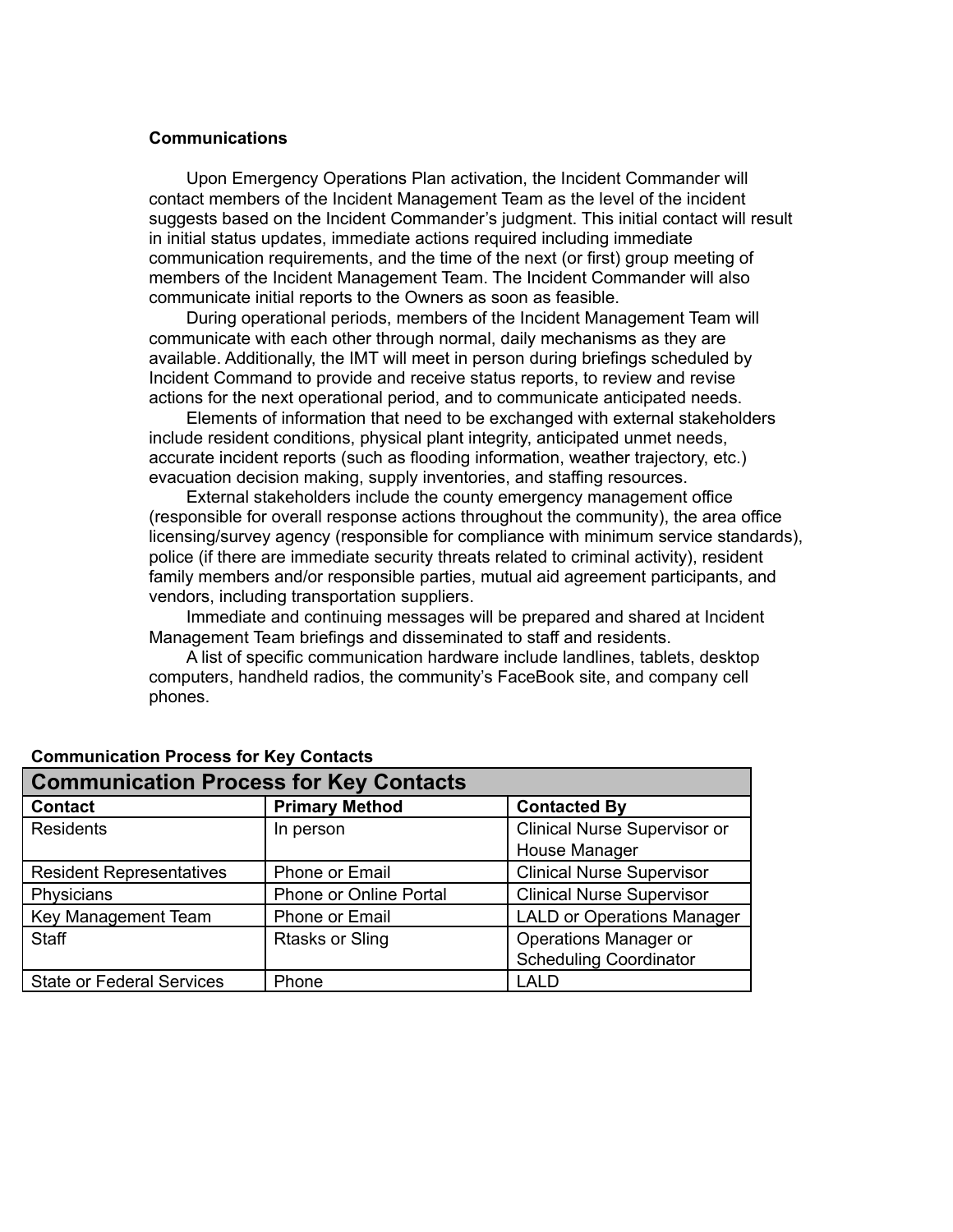- Staff contact list information found in Rtasks under Staff Profile
- Resident Representative contact information found in Rtasks under Resident Contacts
- Resident Physician contact information found in Rtasks under Resident Resources
- House specific critical phone numbers and vendor supply list attached to plan

# **Decision to Shelter-in-Place**

1. The healthcare facility Incident Command is to make an assessment whether the healthcare facility faces an internal or external hazard or both.

2. If the decision is made to shelter-in-place due to an internal and/or external environmental hazard[1], the healthcare facility Incident Command will notify local authorities by calling 911, if appropriate, and will make an assessment for the need to initiate environmental engineering interventions. The primary decisions are:

a. The decisions on how to protect residents, staff and visitors by movement to a more secure area will be made by healthcare facility Incident Command in collaboration with the response agency Incident Commander or Unified Command, as appropriate.

b. The decisions on how to protect the building will be made by healthcare facility Incident Command, based on the known hazards and their effects on the building and its inhabitants in collaboration with the response agency Incident Commander or as part of a Unified Command, as appropriate.

3. The healthcare facility is to initiate a process to secure the building (lockdown).

4. Staff is to be advised to stay within the building and to advise all residents and visitors to stay within the building until further notice.

5. If shelter-in-place is expected to last for more than 24 hours, the healthcare facility Incident Command is to inform all departments that all resources are to be conserved. For example: (the following list is not meant to be inclusive)

a. This is the Incident Command System Section that carries out all activities related to the management of the incident. (Operations)

b. Establish resident management plans, including identifying the current census, the cancellation of elective admissions and procedures etc.; establish a workforce plan, including a plan to address staff needs for the expected duration of the shelter-in-place and establish communications and a back-up communications plan (Planning).

c. Coordinate communications and a back-up communications plan with the local Emergency Management, Fire Department, Law Enforcement, Public Health, EMS, Human Services and others, as appropriate and the Emergency Operations Center (when activated). The healthcare facility Public Information Officer is to coordinate all communications through the EOC. (Liaison, Information Officer)

d. Request through local Emergency Management resources and supplies, e.g. the amount of generator fuel available and the duration that this fuel is expected to last (Logistics).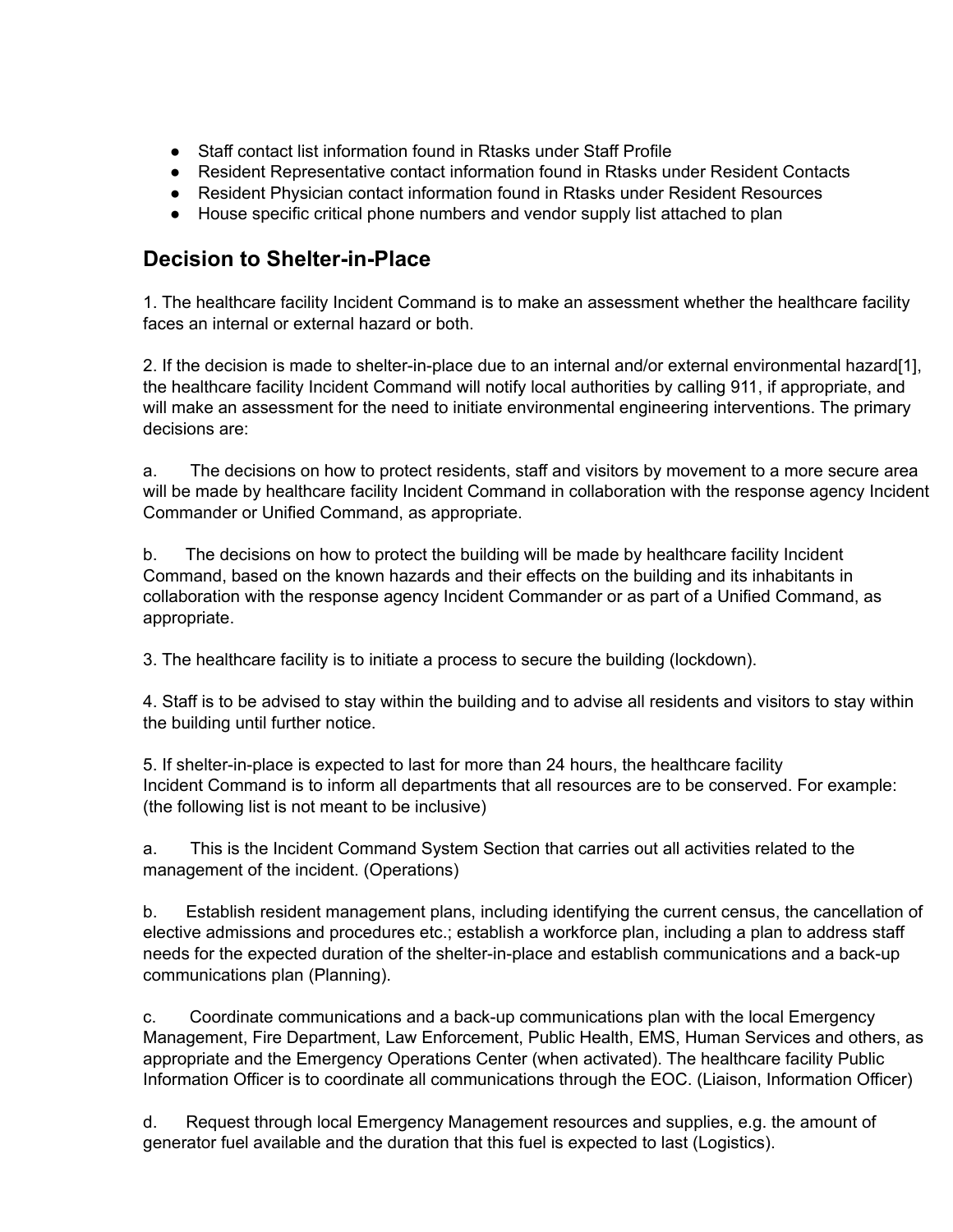6. Each department head/critical function is expected to provide in writing to the Logistics Chief, within one hour of the activation of healthcare facility Incident Command, the resources that it has available, the expected duration of these resources and the contingency plan to conserve these resources, should replenishment of supplies be in jeopardy.

7. Healthcare facility Incident Command is to determine, or if response agencies are present, participate in Unified Command, as appropriate, when shelter-in-place can be terminated and to identify the issues that need to be addressed to return to normal business operations, including notification of local authorities about the termination of shelter-in-place.

# **EVACUATION**

# **DIRECTIONS AND CONTROL**

1. LALD, IS FIRST IN CHARGE DURING AN EMERGENCY.

2. IN AN EMERGENCY, LALD WILL INITIATE CHAIN OF COMMAND. STAFF ON DUTY WILL START EMERGENCY PROCEDURES. ALL WILL BE ALERTED TO GO INTO ACTION.

3. ALF WILL COLLECT ALL MEDICATIONS AND RECORDS AND SECURE FOR TRANSPORTATION TO HOST FACILITY. WHEN ALL CLIENTS AND STAFF ARE OUT OF THE FACILITY AND IS SECURED IN TRANSPORTATION, STAFF PERSONNEL WILL COUNT RESIDENTS. ADMINISTRATOR OR DESIGNEE WILL CONDUCT AN ADDITIONAL COUNT AFTER CONVOY WILL PROCEED TO HOST FACILITY.

ALL STAFF MEMBERS WILL ASSIST RESIDENTS OUT OF THE FACILITY AND INTO TRANSPORTATION.

DESIGNEE WILL GET ALL MEDICATION AND SECURE THEM IN VEHICLE IN WHICH THEY WILL BE TRAVELING.

RESIDENT RECORDS ARE KEPT ONLINE

WE WILL THEN DO A HEAD COUNT AFTER ALL RESIDENTS AND STAFF ARE PLACE IN VEHICLES BEFORE LEAVING ALF. ALL PRESENT STAFF MEMBERS, WHICH WILL INCLUDE ALF, WILL ASSIST CLIENTS OUT OF BUILDING AND INTO VEHICLES, SECURING THEM WITH SEAT BELTS.

ALF WILL HAVE ALL MEDICATIONS, RESIDENT RECORDS AND SUPPLIES IN WHICH THEY ARE TRAVELING.

4. A. STAFF HAS BEEN INSTRUCTED AND THEY HAVE AGREED TO BEING ON DUTY UNTIL EMERGENCY IS OVER. STAFF MEMBERS HAVE BEEN GIVEN OPTION OF HAVING THEIR FAMILY WITH THEM; AND,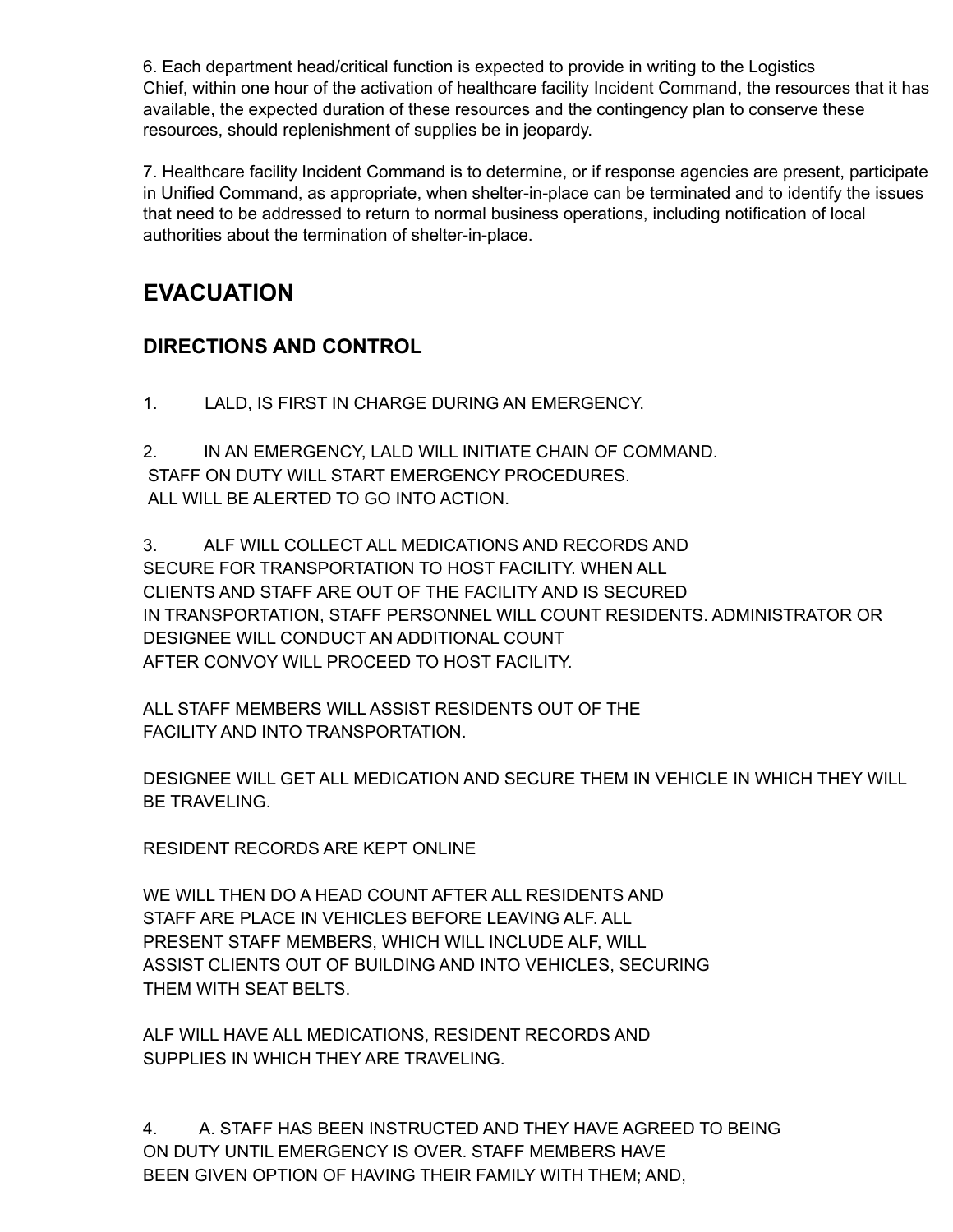IN THAT CASE, ADDITIONAL SUPPLIES WILL BE TAKEN TO HOST FACILITY. HOST FACILITIES HAVE BEEN CONSULTED ABOUT POSSIBLE ADDED PERSONS AND HAVE AGREED.

# **NOTIFICATION**

HEART TO HOME, INC. HAS IN PLACE PROCEDURES FOR THE FACILITY TO RECEIVE TIMELY INFORMATION ON IMPENDING THREATS AS WELL AS ALERTING DECISION MAKERS, STAFF AND RESIDENTS OF ANY POTENTIAL EMERGENCY CONDITION.

1. WE WILL RECEIVE WARNING DURING A CRISIS VIA RADIO, TELEVISION AND TELEPHONE.

2. HEART TO HOME'S 24 HOUR CONTACT NUMBER IS (651)454-5250

3. KEY STAFF WILL BE NOTIFIED BY TELEPHONE OR BY SLING.

4. EMPLOYEES WILL USE THEIR OWN/PUBLIC TRANSPORTATION TO REPORT TO WORK.

5. RESIDENTS WILL BE INFORMED IN A CALM AND REASSURING MANNER, KEEPING IN MIND THAT THEIR SAFETY IS OUR FIRST CONCERN.

6. IF THE PRIMARY TELEPHONE SYSTEM FAILS, THEN ONLINE RESOURCES WILL BE UTILIZED.

7. HOST FACILITIES WILL BE NOTIFIED BY TELEPHONE WHEN POSSIBLE.

8. FAMILIES OF RESIDENTS WILL BE NOTIFIED BY TELEPHONE AFTER ARRIVAL AT MUTUAL AID FACILITY OR BY PUBLIC ANNOUNCEMENTS AS TO WHERE THEIR LOVED ONES ARE HOUSED. IT WILL BE POLICY TO PROVIDE IN ADVANCE FAMILIES WITH THE NAMES AND PLACES WHERE RELATIVES WILL BE ACCOMMODATED DURING CRISIS.

# **EVACUATION PLAN**

1. THE PERSON IN CHARGE WILL BE RESPONSIBLE FOR IMPLEMENTING THE EVACUATION PROCEDURE.

2. TRANSPORTATION WILL BE SUPPLIED BY HEART TO HOME, INC.

3. TRANSPORTATION ARRANGEMENTS ARE AS FOLLOWS: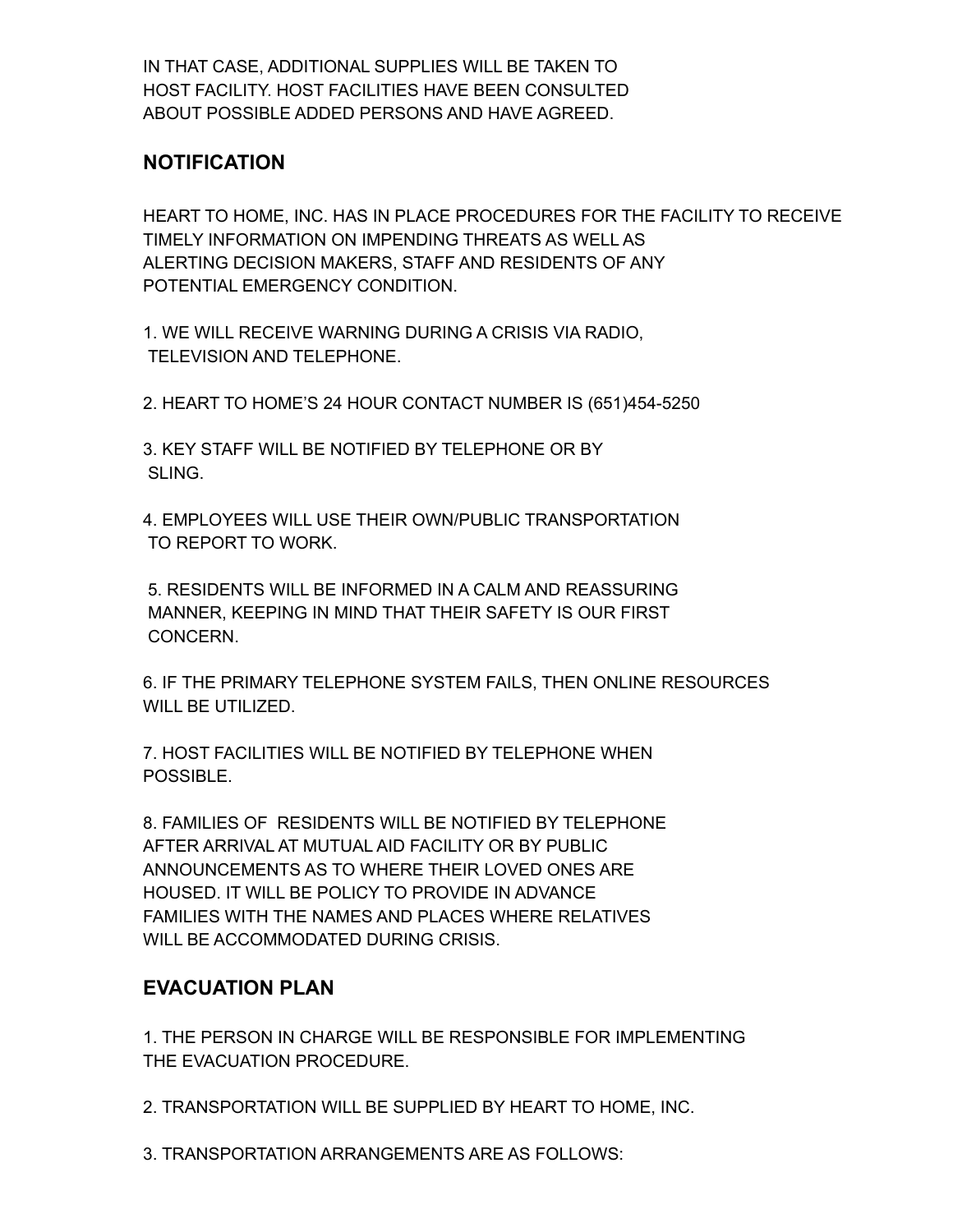- A. ALL RESIDENTS WILL TRAVEL IN 2 VEHICLES OWNED AND OPERATED BY THE OWNERS OF ALF.
- B. ALL RECORDS, MEDICATION, FOOD, WATER AND OTHER NECESSITIES WILL BE BOXED AND LABELED, THEN PUT INTO THE CARS OWNED BY THE ADMINISTRATOR.

4. TO EVACUATE ALL CLIENTS FROM AFFECTED HOME TO THE NEAREST UNAFFECTED HOME OWNED BY HEART TO HOME.

5. A STAFF FROM ALF WILL BE ASSIGNED BY THE PERSON IN CHARGE TO EACH VEHICLE TO ACCOMPANY CLIENTS AND REMAIN WITH THEM TO HOST FACILITY.

6. THE ONE IN CHARGE WILL TAKE A HEADCOUNT AND A ROLL CALL OF EVERYONE INCLUDING STAFF BEFORE LEAVING ALF AND UPON ARRIVAL AT HOST FACILITY. ALF CLIENTS WILL NOT BE A BURDEN ON HOST STAFF. ALF STAFF WILL BE THERE TO CARE FOR ALF RESIDENTS, AS LONG AS THE EMERGENCY EXISTS.

7. THE FAMILIES OF RESIDENTS WILL BE NOTIFIED BY TELEPHONE OR PUBLIC ANNOUNCEMENT, RADIO OR TELEVISION, NAME, LOCATION AND TELEPHONE NUMBER OF HOST FAMILY WHERE THEIR RELATIVES ARE BEING HOUSED UPON ARRIVAL AT MUTUAL AID FACILITY.

8. TO BE SURE ALL RESIDENTS ARE ACCOUNTED FOR, RESIDENTS WILL BE COUNTED BY AT LEAST TWO STAFF MEMBERS, AS WELL AS A ROLL CALL. MASTER LIST WILL BE GIVEN TO PERSON IN CHARGE AS WELL AS TO HOST ADMINISTRATOR OR DESIGNEE UPON ARRIVAL.

9. THE PREPOSITIONING OF NECESSARY MEDICAL SUPPLY AND PROVISIONS WILL BEGIN AS SOON AS THE CRISIS IS ANNOUNCED.

# **RE-ENTRY**

1. THE OWNER/ADMINISTRATOR IS RESPONSIBLE FOR AUTHORIZING REENTRY TO ALF. THE ADMINISTRATOR WILL INITIATE THE RE-ENTRY TO THE FACILITY.

2. THE ADMINISTRATOR WILL CLEAR WITH COUNTY, BUILDING AND FIRE INSPECTORS IF THE BUILDING WAS SERIOUSLY DAMAGED FOR PERMISSION TO RE-ENTER ALF.

3. RESIDENTS AND STAFF WILL RETURN TO ALF BY THE SAME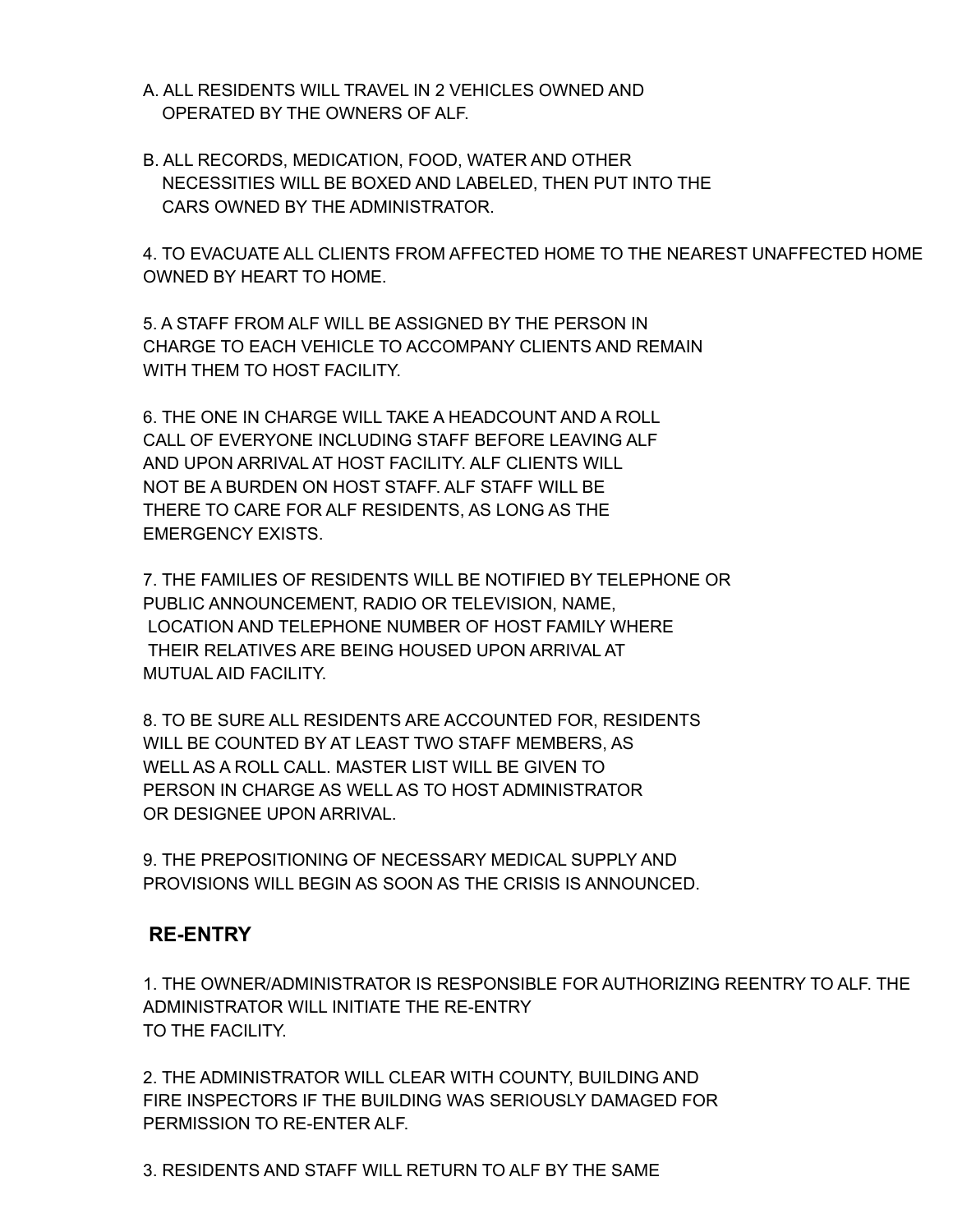MEANS BY WHICH THEY LEFT ALF BY AUTOMOBILES, UTILIZING THE SAME PROCEDURES USED IN EVACUATION PROCESS, STAFF AND PERSON IN CHARGE WILL TAKE A HEAD COUNT AS WELL AS ROLL CALL PRIOR TO LEAVING HOST FACILITY, WHEN ALL RESIDENTS AND SUPPLIES ARE ACCOUNTED FOR, CONVOY WILL RETURN TO ALF.

## **INFORMATION, TRAINING AND EXERCISES**

A. ALL KEY WORKERS WILL BE INSTRUCTED IN THEIR EMERGENCY ROLES DURING NON-EMERGENCY TIMES BY IN SERVICE CLASSES, INCLUDING MATERIALS, FILMS, AND LECTURES

B. TRAINING WILL BE GIVEN TO NEW EMPLOYEES AS THEY ARE HIRED

C. ALL MISTAKES AND DEFICIENCIES NOTED DURING TRAINING EXERCISES WILL, AT THAT TIME, BE CORRECTED, REINFORCED WITH ADDITIONAL CLASSES UNTIL ALL PROCEDURES ARE UNDERSTOOD CLEARLY AND CAN BE PERFORMED FAST, EFFICIENTLY AND SAFELY.

#### **Administration, Finance, and Logistics**

Heart to Home, Inc. has existing accounts and procedures for purchasing that will be utilized during emergency operations. The Administrator is responsible for managing financial resources and for following procedures for documenting expenses related to the incident and for timely and complete filing of insurance claims. Heart to Home, Inc. will use the existing automated payroll system during an incident to the extent possible depending upon overall community impact.

#### **Plan Development and Maintenance**

Department Managers are responsible for developing, exercising, and updating their sections of the plan in collaboration with the Executive Director who is responsible for overall planning and training.

#### **Training**

Training – All staff will receive initial training on our emergency preparedness plan, as well as annual refresher training.

Exercises and Drills – Heart to Home, Inc. will conduct, at minimum, two emergency preparedness drills every 12 months – these drills do not include required fire/evacuation drills. One annual exercise will be a full-scale community wide exercise. The second annual exercise will either be a second full-scale community-wide exercise or a tabletop exercise focused on our assisted living setting. Exercises and drills will be designed to test our emergency plan and to identify gaps and areas for improvement.

The Executive Director will initiate the annual emergency operations plan review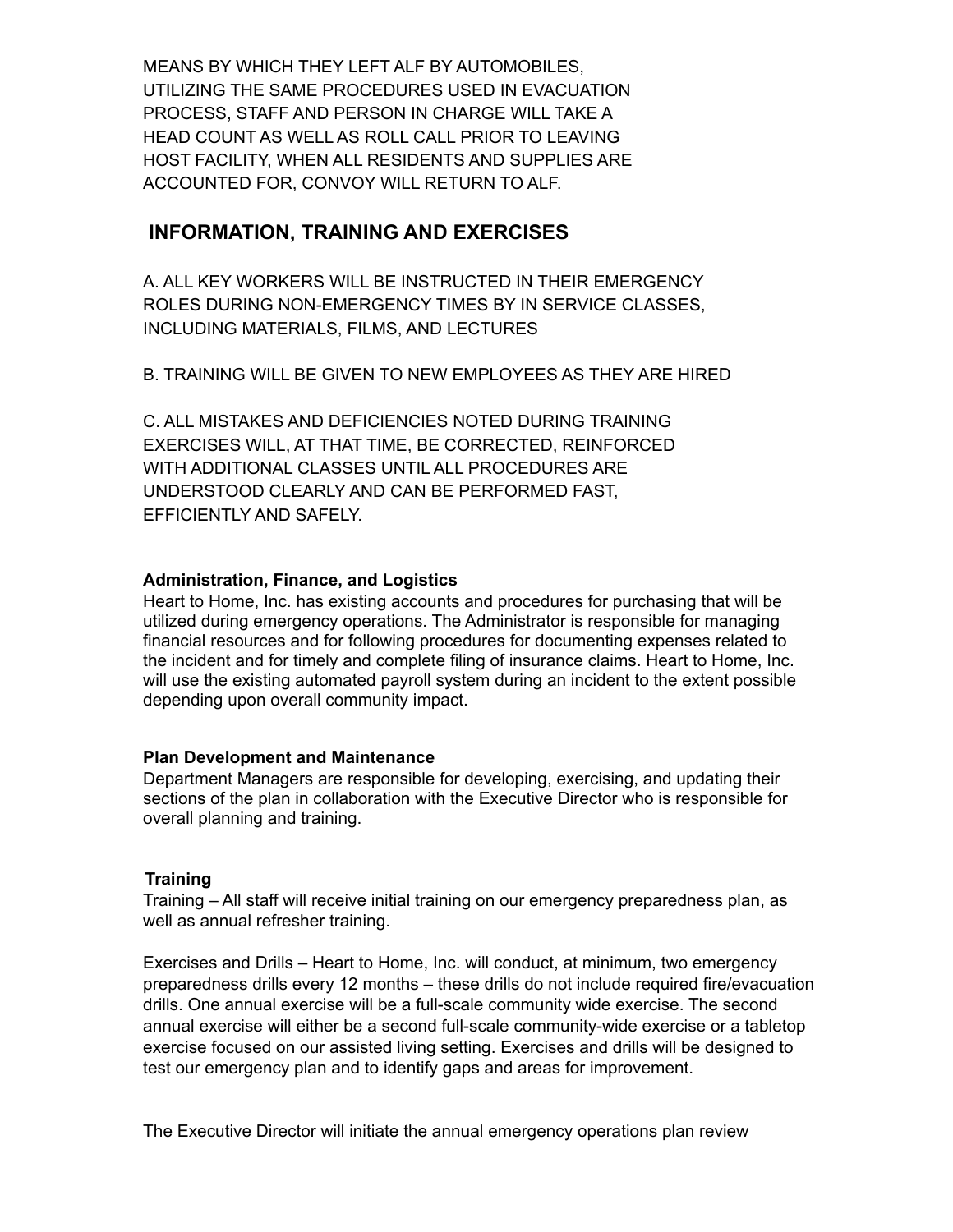### **CONTACT LIST UPDATED 1/24/20 FIRE OR MAJOR MEDICAL EMERGENCIES CALL 911**

General Phone Number - (651) 454-5250 Main Office Fax Number - (651) 686-5295 MANAGEMENT & EMPLOYMENT - (651) 888-0573 E-Fax - (651) 433-7117 General Email - team@hearttohomeinc.com

Mendota Manor (House 1) - (651) 454-4550 659 Mulberry Lane, Mendota Heights, MN 55118 mendota@hearttohomeinc.com

Mendakota Manor (House 2) - (651) 994-2020 2351 Pagel Road, Mendota Heights, MN 55120 mendakota@hearttohomeinc.com

Hilltop Manor (House 3) - (651) 994-9191 595 Mendota Road, Mendota Heights, MN 55118 hilltop@hearttohomeinc.com

Lake Manor (House 4) - (651) 528-7883 2370 Rogers Ave, Mendota Heights, MN 55120 lake@hearttohomeinc.com

WiFi Password for All Homes - 6514545250

Paychex Time Clock Website: paychex.centralservers.com

Director of Nursing:

Paulette Vrem, MSN - (612) 245-4987 cell Co-Owner (651) 698-0718 home *(Call Home if Can't Reach Via Cell)* paulettevrem@gmail.com

Nurse Manager: 651-888-0573 Misty Burnette RN - (507) 430-2620 Cell for on-call only… Not for families! 8/12/11 misty@hearttohomeinc.com

Administrator (Ok to Give Out His Number): Josh Cesaro - (651) 485-8738 cell Co-Owner josh@hearttohomeinc.com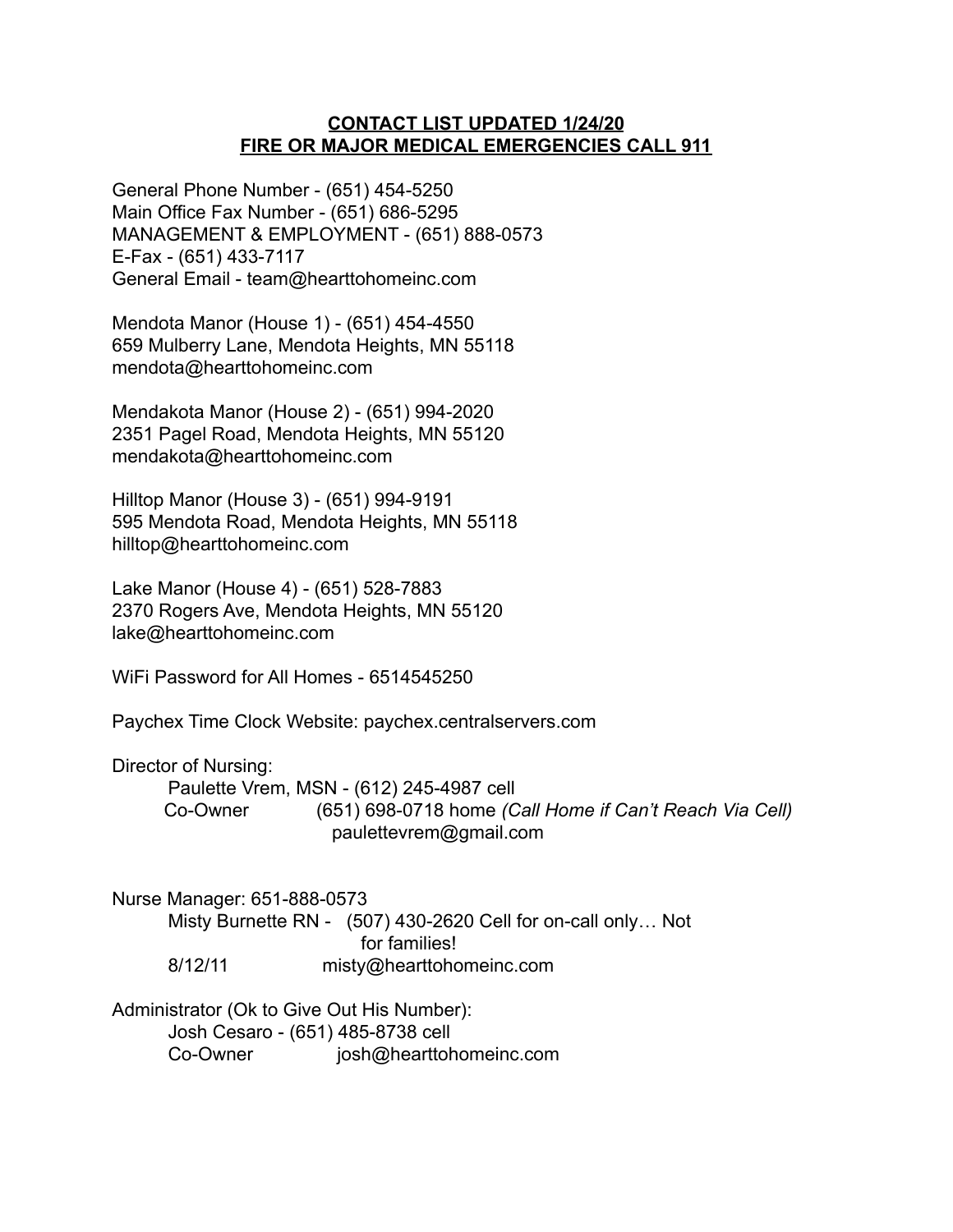| Maintenance Manager (Ok to Give Out His Number):<br>Nick Cesaro-Moxley - (651) 387-0840<br>Co-Owner | (Leave a message and he will call you right back!)<br>ncmoxley@gmail.com |  |
|-----------------------------------------------------------------------------------------------------|--------------------------------------------------------------------------|--|
| Operations Manager: 651-888-0573<br>Angie Burnette -<br>3/18/10                                     | (507) 430-4993<br>angie@hearttohomeinc.com                               |  |
| Staffing Coordinator: 651-888-9364<br>Susan Heutmaker - (507) 301-8676<br>5/11/16                   | susan@hearttohomeinc.com                                                 |  |
| Provider numbers:<br>PPX, X-Ray<br>Fax                                                              | 866-895-2119<br>952-915-9779<br>952-915-9597                             |  |
| <b>Merwin LTC Pharmacy</b>                                                                          | 651-604-5255 Tel<br>651-604-5250 Fax                                     |  |
| Walgreens                                                                                           | 651-414-3787                                                             |  |
| <b>HealthEast Lab</b>                                                                               | 651-232-3500                                                             |  |
| Our Lady of<br>Peace                                                                                | 651-789-5030 (leave message)                                             |  |
| Intrepid Hospice 651-633-6404                                                                       |                                                                          |  |
| Poison Control 24 Hour Help Line:<br>1-800-222-1222                                                 |                                                                          |  |
| Xcel Energy (To Report Gas Leak / Power Outage):<br>1-800-895-4999                                  |                                                                          |  |
| Mendota Heights Fire Dept. (Non-Emergency):<br>(651) 452-1850                                       |                                                                          |  |
| Maintenance & Misc. Numbers for Management Use Only:                                                |                                                                          |  |

Heating / Cooling - Academy Heating & AC (Raz) (651) 248-1333

Heating / Cooling for Pagel Rd Only (763) 389-0376